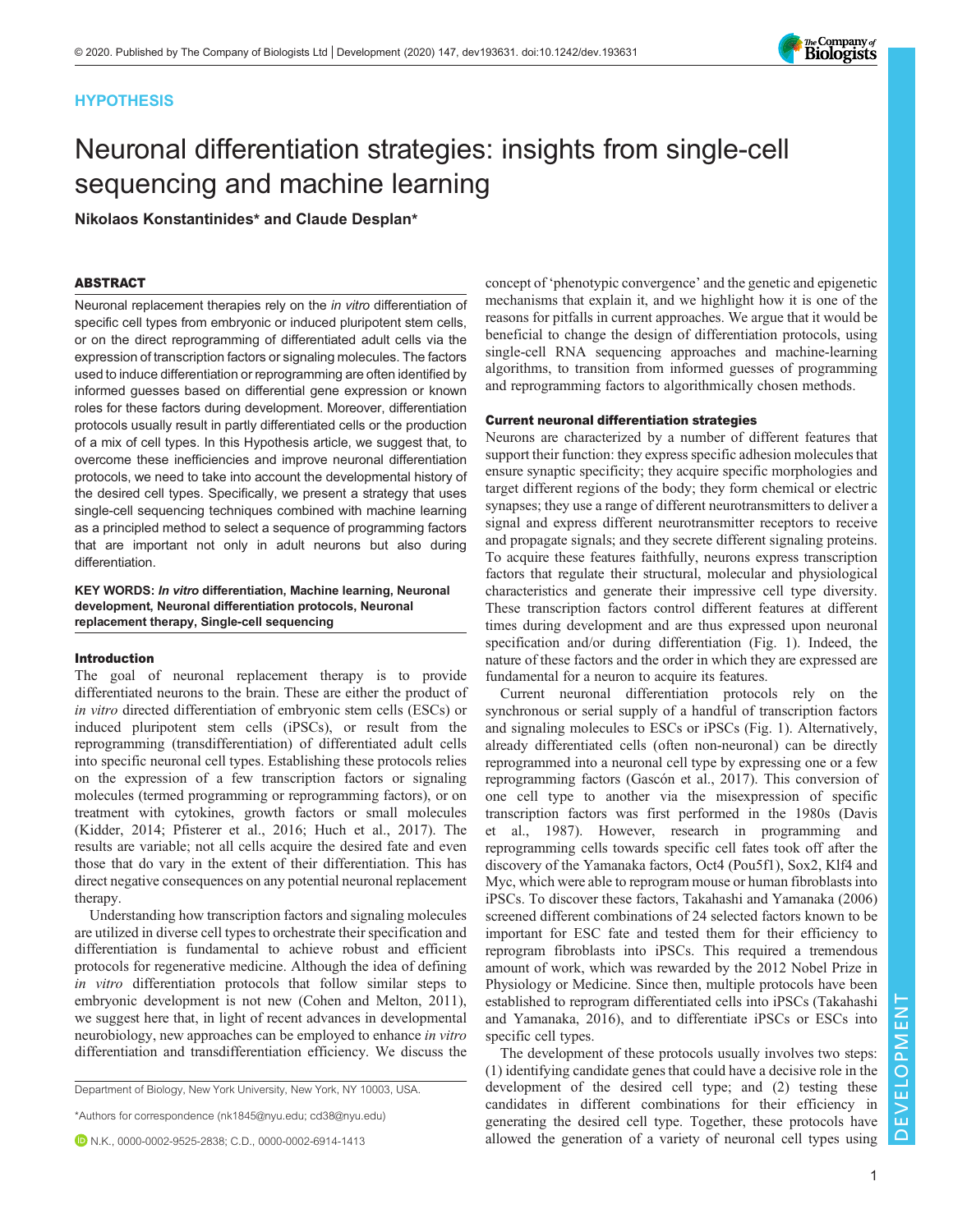<span id="page-1-0"></span>

Fig. 1. Neuronal differentiation in vivo and in vitro. During development (left), neuronal stem cells respond to extrinsic cues and express distinct transcription factor combinations in a precise temporal order to generate specific neurons. In an effort to recapitulate this process, in vitro differentiation (center) and transdifferentiation (right) protocols supply embryonic stem cells (ESCs) or induced pluripotent stem cells (iPSCs) and differentiated cells, respectively, with a cocktail of signaling molecules and transcription factors that lead to the formation of a 'mature' neuron. These 'mature' neurons are in many respects reminiscent of their wild-type counterparts, but they usually differ in many features, such as maturity, and even neuronal identity. The main reason behind these differences is that the precise temporal pattern of differentiation during embryonic development remains unknown for most neuronal types. Moreover, in the case of transdifferentiation, the cell may progress through intermediate states that could affect the 'mature' phenotype. Finally, the factors used in in vitro differentiation or transdifferentiation come mostly from informed guesses.

various starting points, including iPSCs ([Hester et al., 2011](#page-7-0); [Ho](#page-7-0) [et al., 2016;](#page-7-0) [Nehme et al., 2018](#page-8-0)), ESCs [\(Hester et al., 2011\)](#page-7-0), neuronal progenitors, fibroblasts ([Pfisterer et al., 2016](#page-8-0); [Son et al.,](#page-8-0) [2011](#page-8-0); [Wapinski et al., 2013;](#page-8-0) [Xu et al., 2016](#page-9-0); [Xiao et al., 2018\)](#page-9-0), astrocytes [\(Corti et al., 2012](#page-7-0)) or even T cells [\(Haag et al., 2018\)](#page-8-0), and using a multitude of different neurogenic transcription factors [such as Neurog2, Ascl1, Lmx1a, Brn2 (Pou3f2) etc.]. Indeed, this approach has been applied successfully to induce the production of motor neurons, excitatory cortex neurons, GABAergic neurons, dopaminergic neurons and serotonergic neurons [\(Caiazzo et al.,](#page-7-0) [2011](#page-7-0); [Hester et al., 2011; Ho et al., 2016;](#page-7-0) [Xu et al., 2016\)](#page-9-0).

#### Drawbacks and challenges in neuronal differentiation

Despite huge advances over the last 10 years in generating various neuronal cell types, most of the factors used for directed differentiation have been identified by informed guesses and extensive 'trial and error' approaches. Moreover, they often exhibit low (re)programming efficiency. Notably, three main drawbacks have emerged. First, the efficiency of these protocols, i.e. the percentage of cells that acquire the desired identity, varies from low (<10%; [Son et al., 2011\)](#page-8-0) to moderate (∼60%; [Hester et al.,](#page-7-0) [2011](#page-7-0)) and in very rare cases is high enough for clinical utilization. Second, even if the efficiency of programming were to be 100%, the cells generated do not belong to one specific cell type but rather represent a broad collection of related cell types that are often not completely differentiated. Recent single-cell analyses have uncovered the amazing neuronal type diversity of the human brain. Therefore, genetic protocols that are able to differentiate ESCs and iPSCs into cholinergic, GABAergic or glutamatergic

neurons are destined to generate a variety of these cell types. Finally, in vitro generated neurons often do not correspond accurately to any cell type found to occur naturally within a primary tissue [\(La Manno](#page-7-0) [et al., 2016](#page-7-0)). The value of these protocols for in vivo programming or reprogramming for neuronal replacement in the clinic therefore remains questionable. The only approaches close to clinical application are those that involve in vitro differentiation followed by purification and transplantation, such as that of fetal progenitor cells transformed into dopaminergic neurons to treat Parkinson's disease ([Kefalopoulou et al., 2014](#page-7-0); [Barker et al., 2013](#page-6-0)) or of ESCs to retinal pigment epithelium to treat age-related macular degeneration [\(Schwartz et al., 2012; Schwartz et al., 2015](#page-8-0)). Nonetheless, these protocols have proven to be useful for modeling diseases in vitro and for studying these cell types in culture where the successfully programmed cells can be selected based on marker gene expression.

Moving forward, these and other challenges need to be overcome in order to achieve the goal of neuronal replacement therapy. As the brain is composed of a huge number of different cell types, each of which exhibits a unique developmental history and function, it is necessary to know how exact neuronal cell types are specified during development in order to recapitulate their development in vitro. In addition, how the efficiency of a given protocol is evaluated currently varies and needs to be addressed. Programming efficiency has generally been measured by assessing the expression of generic neuronal markers, such as Tuj1 (Tubb3), MAP2, NeuN (Rbfox3), Syt1, Syn1, as well as specific markers for serotonergic, dopaminergic or other neuronal types. But how the levels of these translate into neuronal identity and function in vivo remains unclear. Moreover, the functionality of a differentiated neuron is often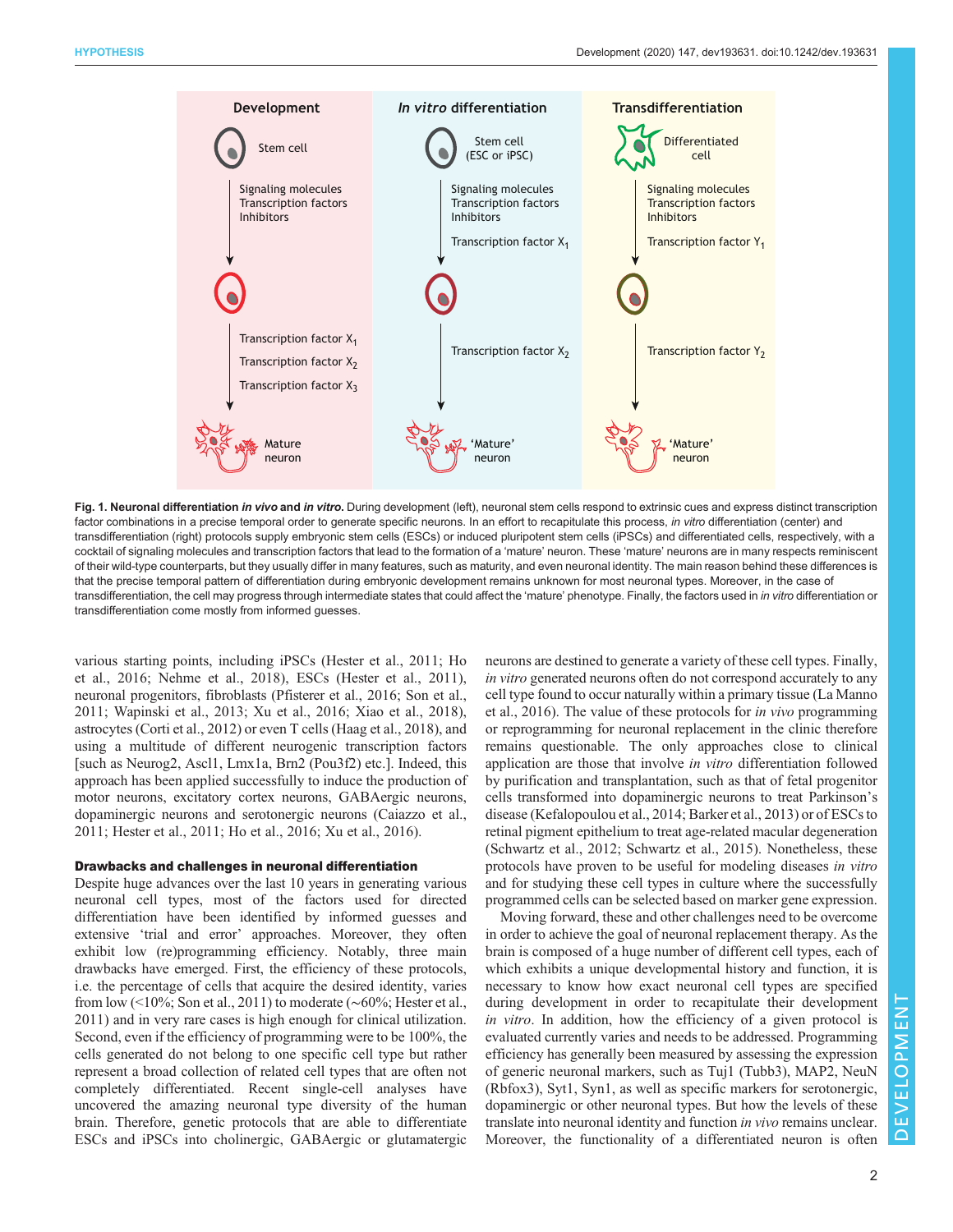<span id="page-2-0"></span>measured by its capacity to produce spike trains or form synapses but, again, this does not necessarily mean that it is capable of performing the exact function of its natural counterpart.

# Phenotypic convergence and in vitro differentiation

It is striking that multiple very distinct protocols are capable of programming stem cells or converting differentiated cells into a given cell type. After the four Yamanaka factors were discovered, a number of papers identified other combinations of pluripotency factors that are capable of inducing reprogramming, including members of the Sox, Klf and Myc families, along with Nanog, Lin28, Glis1 and others [\(Yu et al., 2007;](#page-9-0) [Nakagawa et al., 2008](#page-8-0); [Abdelalim et al., 2014;](#page-6-0) [Bourillot and Savatier, 2010; Maekawa](#page-7-0) [et al., 2011\)](#page-7-0). The same is true for factors that promote the in vitro differentiation of ESCs and iPSCs towards hepatocytes, cardiomyocytes and neurons. In fact, a recent study [\(Tsunemoto](#page-8-0) [et al., 2018\)](#page-8-0) evaluated 598 pairs of transcription factors (from a pool of 59 transcription factors) for their capacity to reprogram fibroblasts into neurons; 76 of the tested pairs (i.e. 13%) were able to reprogram fibroblasts into neuronal cells that expressed the expected neuronal markers, exhibited neuronal morphology, produced spike trains, and formed synapses. This raises very important questions: does this mean that there are many ways to generate functional neurons? What types of neurons are produced and are they all equivalent? Are they all candidates for neuronal replacement therapies?

This finding also illustrates the notion that the generation of specific neuronal features in a given cell type can be achieved by different regulatory mechanisms and through different routes of differentiation. This phenomenon is called phenotypic convergence (Fig. 2): two cell types can achieve the same phenotype (e.g. morphological, physiological or molecular characteristics) following different developmental paths and using different regulators [\(Konstantinides et al., 2018](#page-7-0)). The phenomenon of phenotypic convergence is observed in several in vivo contexts. For example, cholinergic neurons in Caenorhabditis elegans can be generated in vivo in different ways, i.e. different transcription factors are employed in different neuronal types to drive the expression of the cholinergic gene battery. The same is true for C. elegans GABAergic ([Gendrel et al., 2016](#page-7-0)) and glutamatergic gene batteries. Drosophila optic lobes also employ different transcription factors to generate neurons with the same neurotransmitters (Fig. 2), and to drive the expression of other broadly expressed genes [\(Konstantinides et al., 2018\)](#page-7-0). In extreme cases in C. elegans, the exact same cell type can be generated through distinct developmental paths ([Mizeracka et al., 2019](#page-8-0) preprint). Phenotypic convergence is also likely to exist in vertebrate neurons, which would explain why distinct differentiation cocktails can be used to generate similarly looking neuronal types. But the question remains: are the neurons generated by different cocktails the same cell type? Furthermore, although they might exhibit shared expression of particular markers, how much do these cell types differ?

# The genetic and epigenetic landscape of neurons with convergent characters

Although two cell types may converge on a number of specific characters (e.g. having the same neurotransmitter), it should be noted that these two cell types are by no means equivalent. They will have followed alternative routes during their differentiation and this will undoubtedly have had consequences on their regulatory landscapes. Although these consequences may not be immediately clear from the specific markers that are tested at the end of the differentiation protocol, it is essential to understand them if these cells are to be used as a therapeutic resource.

When two differentiation cocktails are used to direct iPSCs towards neuronal identity (Fig. 2), the transcription factors that are supplied in the two cocktails are different, but lead to the expression of generic neuronal markers that direct the cell to acquire neuronal features and activate the expression of the machinery needed to generate action potentials. However, the two cocktails also activate a number of non-overlapping genes that drive the differentiated neurons to differ from each other. For example, although two

| <b>Example</b>                                                                | <b>Similarities</b>      | <b>Differences</b>                                                                                                                                                       |
|-------------------------------------------------------------------------------|--------------------------|--------------------------------------------------------------------------------------------------------------------------------------------------------------------------|
| C. elegans<br>$TTX-3$<br>$UNC-3$                                              | Cholinergic<br>neurons   | Interneuron versus<br>motor neuron<br>Different neuropeptide<br>and receptor expression<br>Other molecular differences                                                   |
| D. melanogaster optic lobes<br>Traffic jam<br>Fd59a                           | Glutamatergic<br>neurons | Different neuronal types<br>Different CAM and<br>neurotransmitter receptor<br>expression<br>Other molecular differences                                                  |
| In vitro neuronal differentiation<br>Ascl <sub>2</sub><br>Neurog <sub>2</sub> | Neuronal<br>identity     | Different neuronal fates<br>Distinct chromatin accessibility<br>and enhancer activity<br>Molecular differences driven<br>by the same downstream<br>transcription factors |

Fig. 2. Phenotypic convergence. Neurons can use distinct developmental pathways to achieve identical phenotypic features; this phenomenon is referred to as phenotypic convergence. Three examples are shown here. In C. elegans, two different transcription factors, encoded by ttx-3 and unc-3, are responsible for generating cholinergic identity in different neuronal types. However, although these neuronal types share neurotransmitter identity, they are different in many other respects: one of them is an interneuron, whereas the other is a motor neuron, and they express different neuropeptides and neuropeptide receptors. Similarly, in the Drosophila optic lobes, glutamatergic identity is regulated by Traffic jam and Fd59a in different neuronal types. However, the same transcription factors differentially regulate other aspects of neuronal identity, such as neurotransmitter and cell adhesion molecule (CAM) expression. Finally, both Ascl2 and Neurog2 can confer neuronal identity in vitro in embryonic stem cells, but the resulting neurons are very different in terms of their chromatin state, enhancer activity, and neuronal effector expression. These cases of phenotypic convergence highlight the importance of the developmental pathway a neuron takes for its final identity and emphasize that different programming factors may have very different outcomes, despite seemingly leading to the same neuronal type.

DEVELOPMENT**DEVELOPMENT**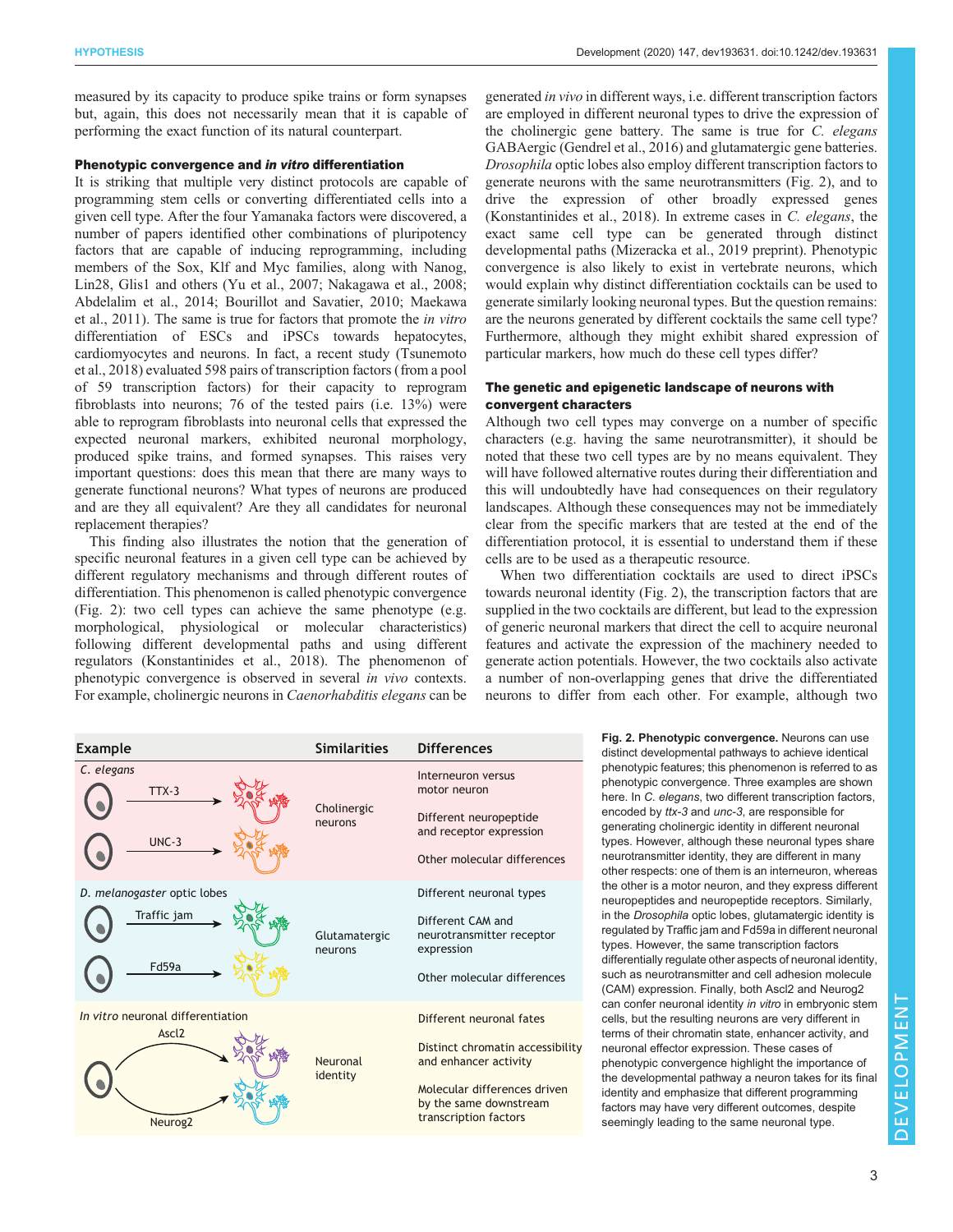different cocktails may both give rise to cholinergic neurons, the neurons that are generated from each protocol may have differences in the cell adhesion molecules or neurotransmitter receptors that they express ([Fig. 2](#page-2-0)). Therefore, depending on which cell type one wants to generate in vitro, different transcription factor cocktails must be used.

The different neurons generated by the 76 pairs of transcription factors described above ([Tsunemoto et al., 2018](#page-8-0)) share similarities with regard to a number of neuronal characteristics. Interestingly, several different transcription factor combinations are able to lead to the same neurotransmitter phenotype, providing yet another example of phenotypic convergence. However, the overall transcriptomes of these cells differ significantly [\(Tsunemoto](#page-8-0) [et al., 2018](#page-8-0)), as they include different gene regulatory modules, indicating that they correspond to different cell types. Furthermore, when comparing these neurons to endogenous neuronal populations, only limited similarities to any known specific neurons are found. This highlights both the extent of phenotypic convergence, as well as how difficult it is to use candidate transcription factor approaches to identify in vitro differentiation cocktails that can generate specific neuronal types precisely.

Aside from their effects on transcriptomes, transcription factor cocktails have pronounced effects on chromatin marks in differentiating neurons. For example, neuronal progenitors in different parts of the mouse central nervous system have different capacities for producing different neuronal types. This appears to be mediated by the differential chromatin accessibility of their genomes ([Metzis et al., 2018\)](#page-8-0), which is determined early on in development depending on the spatial location of their progenitors. The same is true for *Drosophila* ventral nerve cord neural stem cells, in which spatial genes that are expressed early establish neuroblastspecific chromatin landscapes for the later-acting temporal transcription factors [\(Sen et al., 2019](#page-8-0)). It comes as no surprise that different transcription factors that are used to generate neurons (e.g. Ascl2 versus Neurog2) have very distinct effects on the chromatin landscapes of the generated neurons, which in turn affects the neuronal subtypes produced in protocols that use one gene or the other. For instance, Brn2, Ebf2 and Onecut2 bind to different genomic sites that are highly dependent on the chromatin landscape set up by Ascl2 or by Neurog2 [\(Aydin et al., 2019](#page-6-0)), leading to the production of different motor neurons.

Therefore, although two cell types may appear similar, they are not necessarily functionally equivalent. The obvious question that arises is how similar should the in vitro differentiated neuronal population be to the natural one to be able to complement it functionally in order to achieve clinical relevance? Looking in nonneuronal systems, we can draw some interesting conclusions. Chondrocytes, for instance, represent a strong example of phenotypic convergence. Seemingly identical chondrocytes can have ectodermal (neural crest, e.g. nasal chondrocytes) or mesodermal (lateral plate mesoderm and paraxial mesoderm, e.g. knee cartilage) origins [\(Taïhi et al., 2019\)](#page-8-0). Interestingly, transplantation of nasal chondrocytes can restore knee cartilage defects [\(Taïhi et al., 2019\)](#page-8-0). Although chondrocytes represent a fairly simple cell type with only three different subtypes [\(Ji et al., 2019\)](#page-7-0) the main role of which (independent of its origin) is to secrete cartilage, this gives us hope that even if cells are not completely identical, they may still replace each other after transplantation. Cardiomyocytes, by contrast, appear to be less able to replace each other functionally. During development, these cells are generated by both first and second heart field progenitors ([Später et al., 2014\)](#page-8-0). The pluripotent stem cell-derived cardiomyocytes that are typically

used for transplantation are a mixture of ventricular, atrial and nodal cardiomyocytes [\(Kadota and Shiba, 2019\)](#page-7-0), making it difficult to assess the contribution of each to the cardiac subtypes. However, it has been demonstrated that atrial cells cannot replace ventricular cells functionally when transplanted into the left ventricle, as they retain their unique atrial phenotype (e.g. shorter calcium transient duration) [\(Rubart et al., 2003\)](#page-8-0). It is thus not yet clear how faithfully in vitro differentiated cell types should recapitulate their natural counterparts to be able to substitute them, and this is something that needs to be studied in further detail.

# Single-cell sequencing and machine learning as a means to predict core regulatory transcription factors

Providing terminal transcription factors to stem cells in order to program them largely ignores the developmental path of neurons, and we believe that this is the main reason behind the low efficiency of many programming protocols. However, the advent of single-cell sequencing techniques ([Zheng et al., 2017\)](#page-9-0), the development of trajectory inference [\(Trapnell et al., 2014](#page-8-0); [Cannoodt et al., 2016](#page-7-0); [Haghverdi et al., 2016;](#page-7-0) [Setty et al., 2016; Nowakowski et al., 2017](#page-8-0); [Qiu et al., 2017](#page-8-0); [La Manno et al., 2018;](#page-7-0) [Wolf et al., 2018](#page-9-0); [Saelens](#page-8-0) [et al., 2019\)](#page-8-0), and the use of machine learning algorithms to analyze large datasets now gives us the opportunity to identify (re)programming factors in a more rigorous way and to improve differentiation protocols. Based on these advances, we suggest six steps [\(Fig. 3\)](#page-4-0) to develop differentiation strategies that are designed intelligently and can be used for neuronal replacement therapies: (1) perform single-cell sequencing at different developmental stages, from early embryogenesis all the way to a fully developed brain, using developing brains if available or organoids representing regions in which the specific neurons of interest are naturally produced; (2) use these data to build trajectories from neural stem cells to fully differentiated neuronal types of interest; (3) using machine learning, identify the transcriptions factors involved in the adult and developmental core regulatory complexes that are necessary for a given cell type to develop and that define this cell type; (4) use these transcription factors to develop new in vitro differentiation protocols; (5) evaluate the induced neurons using single-cell RNA sequencing and compare them with their natural counterparts; (6) depending on the results, use the data from the evaluation to adapt the protocol by improving the machine learning algorithms and repeating steps 4-5.

# Step 1: Single-cell sequencing throughout development

A number of different single-cell sequencing platforms, such as 10x Genomics ([Zheng et al., 2017\)](#page-9-0) and Smart-Seq [\(Ramsköld et al.,](#page-8-0) [2012\)](#page-8-0), can be used to generate transcriptomic information from almost every neuronal type, even rare ones in the adult brain. The Human Cell Atlas [\(Regev et al., 2017\)](#page-8-0) has already set out to generate such data for every adult tissue, and the Allen Institute for Brain Science [\(Tasic et al., 2018\)](#page-8-0) and the Brain Initiative Cell Census consortium ([Ecker et al., 2017\)](#page-7-0) have shown that this is feasible in a short time frame. However, it is clear that many neuronal features, such as the acquisition of appropriate morphology, synaptic partner selection and synapse formation, are established early during development; thus, sequencing adult neuronal types is not sufficient to capture these events. Obviously, obtaining such data from different developmental stages requires a coordinated effort, equivalent to that of the Human Cell Atlas, with the goal of mapping all developmental lineage decisions. A main obstacle to gaining transcriptomic information during development is acquiring access to developing neurons in situ. Access to fetal brain tissue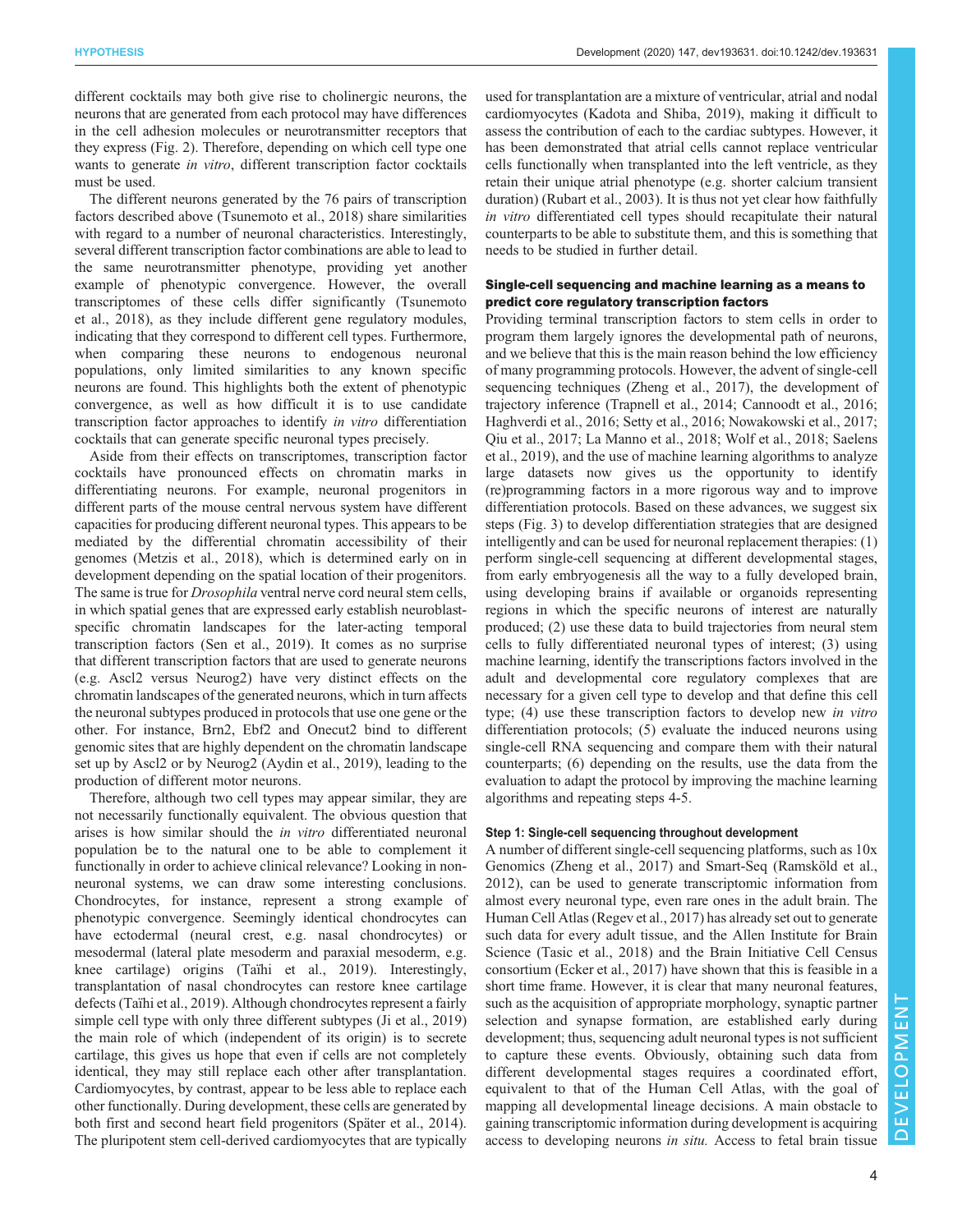<span id="page-4-0"></span>



coming from second trimester pregnancy terminations is possible [\(Nowakowski et al., 2018](#page-8-0); [Mayer et al., 2019\)](#page-7-0) but is unpredictable as well as being legally and ethically regulated. A potential solution to this involves the use of organoids as a surrogate for human brains. Human brain organoids are three-dimensional structures derived from ESCs or iPSCs. They self-organize and resemble a simplified human brain ([Huch et al., 2017](#page-7-0)). Their main advantage is that they can be used to study human organ development and to recapitulate human diseases, while at the same time being amenable to genetic manipulation; they also hold promise for generating patient-specific models. However, brain organoid technology ([Hattori, 2014](#page-7-0); [Qian](#page-8-0) [et al., 2016;](#page-8-0) [Di Lullo and Kriegstein, 2017](#page-7-0); [Pasca, 2018; Pollen](#page-8-0) [et al., 2019](#page-8-0)) is still in its infancy and faces a number of limitations, mainly because organoids cannot recapitulate the sheer complexity of the brain; they do not contain all of the different cell types, they vary from one organoid to the next, and they mature slowly

[\(Di Lullo and Kriegstein, 2017\)](#page-7-0). Moreover, it is not clear how well organoids recapitulate normal development [\(Pollen et al., 2019\)](#page-8-0). Nonetheless, recent protocols to generate brain organoids are highly reproducible ([Velasco et al., 2019](#page-8-0)) and can recapitulate the main aspects of cortical development ([Pollen et al., 2019](#page-8-0)), allowing the production of radial glial cells and neurons of all six different layers in a temporal fashion [\(Kadoshima et al., 2013](#page-7-0); [Hattori, 2014;](#page-7-0) [Pasca](#page-8-0)̧ [et al., 2015; Qian et al., 2016;](#page-8-0) [Di Lullo and Kriegstein, 2017; Huch](#page-7-0) [et al., 2017\)](#page-7-0). Human brain organoids even form an outer subventricular zone, a region that is missing in mice ([Di Lullo](#page-7-0) [and Kriegstein, 2017](#page-7-0)). The protocols for generating brain organoids are rapidly improving and hopefully with time will provide access to neuronal cell types at different stages of development in order to assemble their developmental trajectories.

#### Step 2: Trajectory inference

Once single-cell sequencing has been performed, trajectory inference algorithms ([Trapnell et al., 2014](#page-8-0); [Cannoodt et al., 2016](#page-7-0); [Haghverdi et al., 2016;](#page-7-0) [Setty et al., 2016](#page-8-0); [Nowakowski et al.,](#page-8-0) [2017; Qiu et al., 2017;](#page-8-0) [La Manno et al., 2018](#page-7-0); [Saelens et al., 2019](#page-8-0); [Wolf et al., 2018\)](#page-9-0) allow the ordering of cell states during differentiation processes based on transcriptomic data. It is thus possible to order single cells that belong to the same cell type according to their age or level of maturity. These algorithms can then, for example, define molecules that are differentially expressed during differentiation, cluster genes according to similar expression trends, identify new regulatory dynamics, and pinpoint key differential events. A number of trajectory inference algorithms have been published over the last 5 years [\(Cannoodt et al., 2016\)](#page-7-0) that allow the discovery of transcription factors (or other key molecules) that are differentially expressed at various stages of neuronal differentiation. The various trajectory inference algorithms available differ in their performance, each of them offering distinct advantages in terms of accuracy and stability of prediction, as well as usability and scalability [\(Saelens et al., 2019\)](#page-8-0). Although there is no single algorithm that would work well in every dataset, methods such as PAGA ([Wolf et al., 2019\)](#page-9-0) and Slingshot [\(Street et al., 2018\)](#page-8-0) appear to be accurate, reproducible and scalable to large datasets. Using these algorithms, developmental trajectories of cell types of interest in a human brain can be obtained.

# Step 3: Identification of core regulatory factors that specify cell type identity

Each cell type is characterized by the expression of a number of transcription factors that can be used to distinguish it from other cell types. Together, these transcription factors generate the cell typespecific characteristics that are necessary for a given cell's functions and represent the core regulatory complex (CoRC) [\(Arendt et al.,](#page-6-0) [2016\)](#page-6-0) of each cell type. To generate a specific cell type accurately, it is necessary to identify its CoRC at each developmental stage and define how these transcription factors are expressed during and upon successful differentiation ([Fig. 4](#page-5-0)).

But how is it possible to identify the CoRC of each differentiated cell type? First, the transcription factors should be expressed in developing or adult cells, as they are responsible for the generation of differences in gene expression between cell types, e.g. the gene module that is responsible for the generation and release of a particular neurotransmitter at the synapse; these features will be reflected in the transcriptome of the cells. Second, CoRC transcription factors have to be differentially expressed in some cell types compared with others. Such CoRC transcription factors can be identified from single-cell sequencing data using machine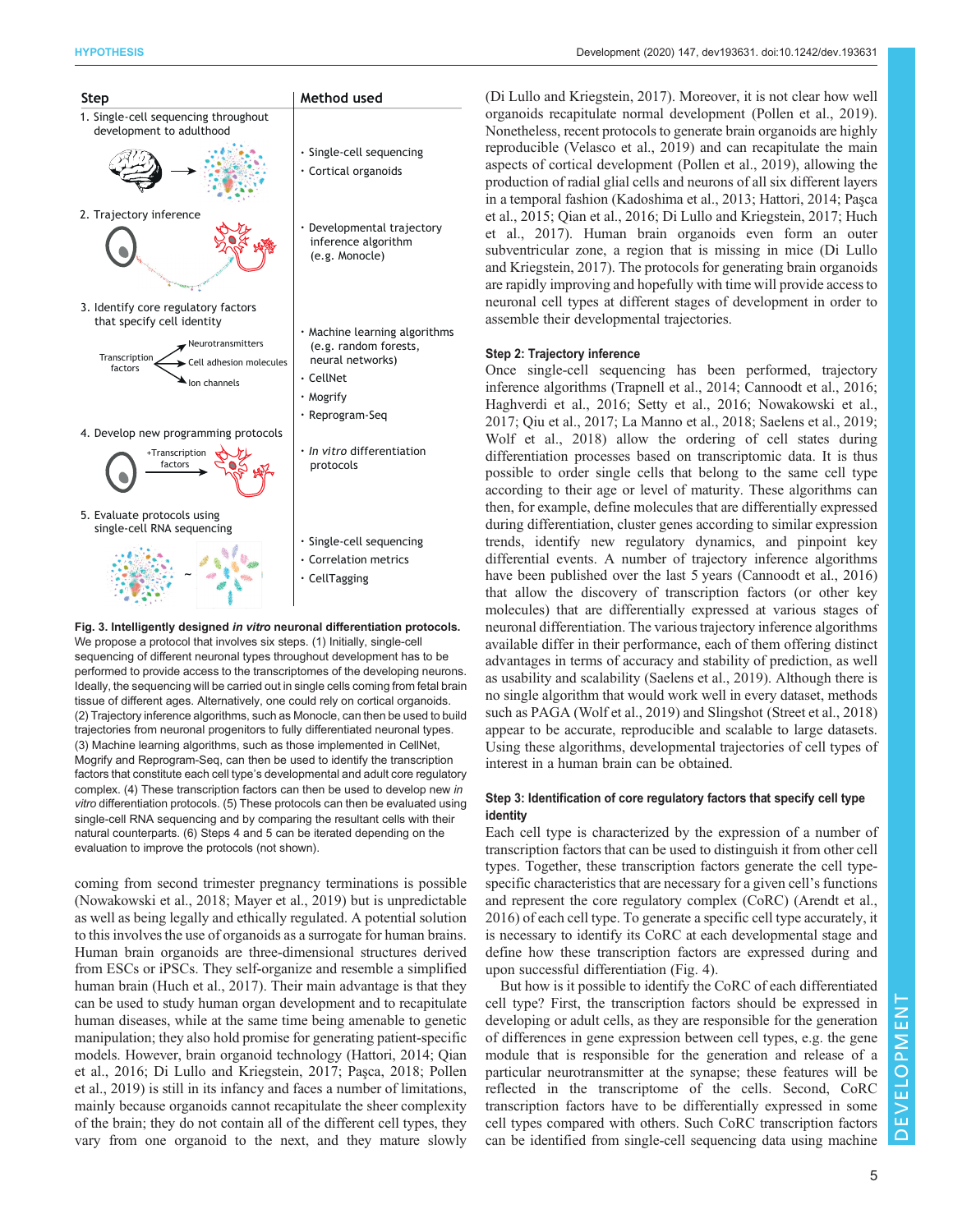<span id="page-5-0"></span>

Fig. 4. Identifying the CoRC. The core regulatory complex of transcription factors (CoRC) of a particular cell type interprets developmental cues (in the form of spatiotemporal factors and signaling molecules each cell receives) and establishes cell identity. It then activates the genes that endow each cell with its character: in the case of neurons, these terminal effector genes can be neurotransmitter genes, cell adhesion molecules, receptors, channels, etc. CoRC transcription factors can activate terminal effectors directly or indirectly through effector transcription factors. Molecules at different levels of this differentiation process are expressed with different timings. The temporal progression of differentiation from a specified progenitor to a fully differentiated cell can be studied using single-cell sequencing at different stages of development and reconstructing the developmental trajectory of each cell type.

learning algorithms. These algorithms build mathematical models using training data that allow them to make predictions beyond these data. Different types of mathematical models exist, the simplest being linear regression; other types include decision trees, random forests and support vector machines. These models can be used to infer relationships such as covariance between genes. Covariance between transcription factors and terminal effector genes can be used to infer regulatory interactions between them, which can then be tested genetically. Specifically, one can use the single-cell sequencing data that were generated in step 1 to identify transcription factors and neuronal effector genes that are expressed in different neuronal types. Machine learning algorithms can then identify transcription factors that co-vary with neuronal effector genes and expression of which could predict the identity of the neuronal type ([Konstantinides et al., 2018\)](#page-7-0). These would reduce the hundreds of transcription factors that are expressed in each neuronal type to a handful (10-15) that control the acquisition and implementation of neuronal type identity.

A number of such predictive algorithms that were generated to accelerate high-throughput screenings of potential differentiation factors have used expression data from adult differentiated cells to identify cell type-specific differentiation cocktails [\(Cahan et al.,](#page-7-0) [2014](#page-7-0); [Rackham et al., 2016;](#page-8-0) [Duan et al., 2019\)](#page-7-0) that perform better than those generated by trial and error. For instance, CellNet ([Cahan](#page-7-0) [et al., 2014;](#page-7-0) [Morris et al., 2014](#page-8-0)) initially relied on 3419 published gene expression profiles of diverse cell types and tissues, such as ESCs, neurons, glia, muscle, fibroblasts, endothelial cells and hematopoietic stem cells, to identify gene regulatory networks that are expressed in specific cell types and are necessary for endowing cells with their correct identity. It was then used to compare the directed differentiation of stem cells to the direct conversion (transdifferentiation) of one cell type to another, and to improve protocols of in vitro transdifferentiation of B cells into macrophages [\(Morris et al., 2014](#page-8-0)). Mogrify [\(Rackham et al., 2016](#page-8-0)) similarly uses gene expression data and gene regulatory information to predict transcription factors required for different cell type conversions [\(Rackham et al., 2016](#page-8-0)), allowing the generation of new protocols for

the transdifferentiation of human fibroblasts into keratinocytes and of human keratinocytes into microvascular endothelial cells. Reprogram-Seq ([Duan et al., 2019](#page-7-0)) incorporates the use of singlecell mRNA sequencing and perturbation analysis to more accurately predict and evaluate transcription factor cocktails that can reprogram specific cell types, allowing, for instance, the identification of a new combination of transcription factors that can convert embryonic fibroblasts into epicardial cells.

As a second step, using the developmental trajectories emanating from steps 1 and 2 and machine learning algorithms, we can then identify the crucial transcription factors that are expressed during development to supplement the adult CoRC. The ability of the identified developmental and adult CoRC to define a cell type can then be tested by using these transcription factors to direct the programming of neural stem cells towards specific cell types in vitro. This will test both the effectiveness of the CoRC and will be a practical tool.

## Steps 4-6: Develop new programming protocols and evaluate using single-cell RNA sequencing

Identifying the developmental and adult CoRC of a specific cell type will allow the development of neuronal differentiation protocols using these transcription factors as programming factors. Although it is not an easy endeavor to co-express numerous factors, a number of techniques, including traditional cDNA overexpression but also more elaborate CRISPR-based multiplexed genome engineering techniques [\(Campa et al., 2019\)](#page-7-0) that allow for controlled expression or silencing of multiple genes in the same cell, could be used to supply these transcription factors in a synchronous or serial manner. Single-cell sequencing can then be used to evaluate the programming efficiency of any protocol and assess the extent of potential heterogeneities that may emerge during differentiation. It can also be applied at different stages of the in vitro differentiation process to construct trajectories of different cell types that can then be compared with the developmental trajectories that occur during embryonic development. More importantly, techniques such as 'CellTagging' [\(Biddy et al., 2018](#page-7-0)), which relies on the sequential delivery of heritable barcodes during in vitro differentiation, can be used for the simultaneous capture of lineage and cell identity. This can be particularly insightful in cases of lower programming efficiency and can provide an understanding of how undesired cell types arise during the differentiation process. This understanding, in turn, could be used to modify the differentiation protocol to tilt the balance towards the desired cell type, thus increasing the programming efficiency and decreasing nonspecific byproducts.

# Other considerations when designing differentiation strategies

#### Direct reprogramming

Although we have focused here on directed differentiation (i.e. from ESCs or iPSCs), direct reprogramming can also be used to generate specific neuronal cell types [\(Gascón et al., 2017](#page-7-0)). This process bypasses the pluripotency step and instead converts one cell type into another through transdifferentiation. However, it is less efficient, because evidence of the initial differentiation of the cell, which is prominently written into its chromatin, is difficult to erase. As such, the cells generated via direct reprogramming are often incompletely converted (i.e. they are hybrid cells) and may remain developmentally immature. The efficiency of direct conversion also, therefore, depends on the starting cell type and its relationship to the target cell type. For instance, direct conversions are not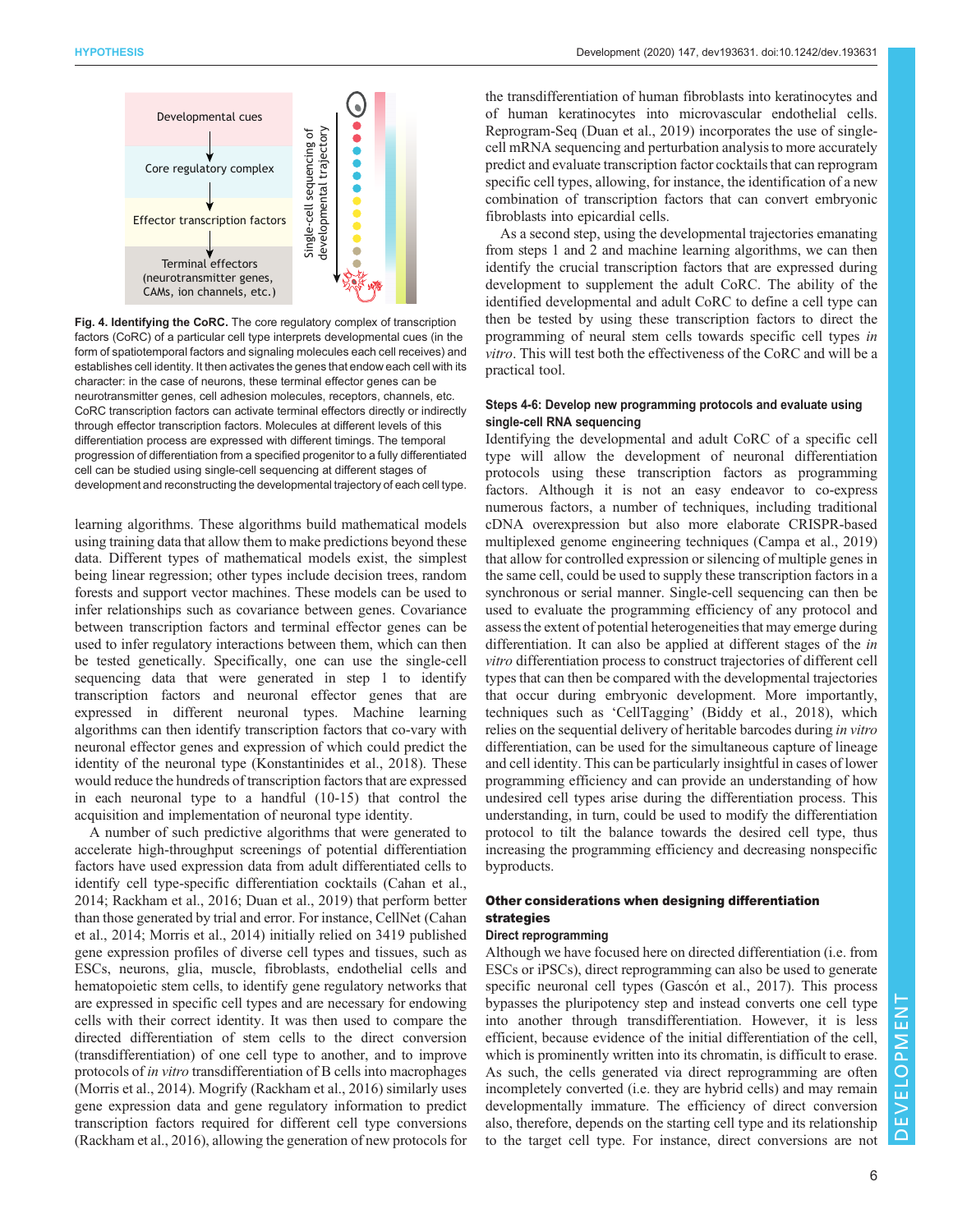<span id="page-6-0"></span>efficient in crossing germ layer boundaries ([Sieweke, 2015;](#page-8-0) An et al., 2018), although they are not impossible ([Vierbuchen et al.,](#page-8-0) [2010](#page-8-0); [Karow et al., 2012\)](#page-7-0). By contrast, the conversion of astrocytes or other glial cells to neurons is efficient ([Berninger et al., 2007](#page-7-0); [Masserdotti et al., 2016](#page-7-0)). This highlights that the genetic regulatory context in which the transcription factors are expressed can enhance or repress reprogramming efficiency (Aydin and Mazzoni, 2019); therefore, in an already differentiated cell, the chromatin marks that are specific to the cell of origin must be erased, and the specific transcription factors of the target cell must then be expressed. This dependency of transcription factors on the state of chromatin has been clearly shown in C. elegans, where RNAi against a chromatinregulating factor (*lin-53*) and overexpression of a terminal selector (che-1) are together sufficient to allow the conversion of a germ cell into a specific neuronal type ([Tursun et al., 2011](#page-8-0); [Kolundzic et al.,](#page-7-0) [2018](#page-7-0)). The best option for direct conversion is thus to select a cell type of origin for which the genomic landscape resembles that of the target cell type.

### Beyond transcription factors and transcriptomes

It is clear that, although there are constantly expanding ways to overexpress transcription factors or downregulate genes of interest in a spatially and temporally controlled way, it is not so trivial to 'write' and 'erase' chromatin marks that might affect the reprogramming process. However, single-cell chromatin accessibility assays [\(Buenrostro et al., 2015; Cusanovich et al., 2015, 2018; Cao et al.,](#page-7-0) [2018;](#page-7-0) [Pliner et al., 2018\)](#page-8-0) can now be performed to profile the landscape of different neuronal types and select the best candidate chromatin modifiers. In addition, single-cell epigenomic assays could offer complementary information to the transcriptome. For example, some transcription factors may operate in different ways depending on chromatin accessibility ([Velasco et al., 2017\)](#page-8-0). Moreover, some transcription factors, being expressed at low levels, may not be unambiguously recovered with single-cell sequencing, but their effects on chromatin might be more profound. This is in agreement with recent studies showing that single-cell transcriptomes are insufficient to separate progenitor cells that will generate distinct cell lineages ([Weinreb et al., 2020\)](#page-9-0). This means that there are some hidden layers of progenitor diversity (e.g. differences in chromatin landscapes and/or transcription factors expressed at low levels) that may affect their capacity to generate different cells and that might not be recovered using single-cell sequencing approaches.

Although the role of transcriptional regulation has been very well studied, post-transcriptional processes also affect cell fate, most notably microRNAs, which participate in different levels of reprogramming [\(Beh-Pajooh et al., 2018](#page-7-0)). For example, miR-145 regulates the expression of three of the four Yamanaka factors and is involved in a double-negative loop that controls pluripotency in iPSCs [\(Xu et al., 2009](#page-9-0)). SImilarly, a combination of microRNAs – miR-1, -133, -208 and -499a – is able to convert mouse cardiac fibroblasts to functional cardiomyocytes [\(Jayawardena et al., 2012](#page-7-0), [2014\)](#page-7-0). Different single-cell sequencing techniques are available that can detect microRNAs alone (mime-Seq; Alberti et al., 2018) or in conjunction with mRNA (single-cell microRNA-mRNA co-sequencing; [Wang](#page-8-0) [et al., 2019\)](#page-8-0). Using these techniques, one can identify miRNAs that may be incorporated into the CoRC of transcription factors to better define and generate a particular neuronal identity.

## Conclusions and perspectives

We have presented here a strategy to combine single-cell sequencing with machine learning to identify crucial programming factors that could allow us to recapitulate developmental routes and, ultimately, faithfully program *in vitro* neuronal cell types from stem cells. This strategy, however, only addresses the identification of molecules that are necessary to program a cell efficiently. A number of other considerations should also be taken into account to define improved differentiation protocols. For example, how does one ensure the expression of the necessary differentiation molecules at the appropriate timing and physiological levels? How can one control the environment in which a cell grows (i.e. the cell-cell signaling), which is profoundly different in a dish compared with its tissue of origin? Although this falls beyond the scope of this article, CRISPRbased methods that are constantly being developed can address many of these considerations [\(Cheng et al., 2013; Maeder et al., 2013](#page-7-0); [Perez-Pinera et al., 2013; Qi et al., 2013;](#page-8-0) [Dahlman et al., 2015; Kiani](#page-7-0) [et al., 2015](#page-7-0); [Boettcher et al., 2018](#page-7-0)). For example, Cas12a has recently been used for constitutive, conditional, inducible and orthogonal gene editing, whereby dozens of different genes can be independently manipulated (upregulated or downregulated) in a controllable, i.e. conditional and inducible, way [\(Campa et al., 2019\)](#page-7-0).

Sydney Brenner once said 'I will ask you to mark again that rather typical feature of the development of our subject; how so much progress depends on the interplay of techniques, discoveries and new ideas, probably in that order of decreasing importance' [\(Brenner,](#page-7-0) [2002\)](#page-7-0). As we have highlighted here, the development of exciting new techniques over the last few years clearly has the potential to lead to important discoveries and trigger new ideas. The interplay of these will hopefully lead to novel applications that can have a lasting impact and provide means for therapeutic interventions, such as regenerative medicine and neuronal replacement therapy.

#### Acknowledgements

We are very grateful to Esteban Mazzoni for invaluable discussions and comments during the preparation of the manuscript, as well as Tony Rossi and Gord Fishell for comments on the manuscript.

#### Competing interests

The authors declare no competing or financial interests.

#### Funding

Work in the lab is supported by grants from the National Institutes of Health (R01 EY017916) and from the New York State Stem Cell Science (DOH01-C32604GG to C.D.). N.K. was supported by a postdoctoral Human Frontier Science Program fellowship (LT000122/2015-L) and is currently supported by the National Eye Institute (K99 EY029356-01). Deposited in PMC for release after 12 months.

#### References

- [Abdelalim, E. M., Emara, M. M. and Kolatkar, P. R.](https://doi.org/10.1089/scd.2014.0297) (2014). The SOX transcription [factors as key players in pluripotent stem cells.](https://doi.org/10.1089/scd.2014.0297) Stem Cells Dev. 23, 2687-2699. [doi:10.1089/scd.2014.0297](https://doi.org/10.1089/scd.2014.0297)
- [Alberti, C., Manzenreither, R. A., Sowemimo, I., Burkard, T. R., Wang, J.,](https://doi.org/10.1038/nmeth.4610) [Mahofsky, K., Ameres, S. L. and Cochella, L.](https://doi.org/10.1038/nmeth.4610) (2018). Cell-type specific [sequencing of microRNAs from complex animal tissues.](https://doi.org/10.1038/nmeth.4610) Nat. Methods 15, [283-289. doi:10.1038/nmeth.4610](https://doi.org/10.1038/nmeth.4610)
- An, N., Xu, H., Gao, W.-Q. and Yang, H. [\(2018\). Direct conversion of somatic cells](https://doi.org/10.1007/s12035-016-0350-0) into induced neurons. Mol. Neurobiol. 55[, 642-651. doi:10.1007/s12035-016-](https://doi.org/10.1007/s12035-016-0350-0) [0350-0](https://doi.org/10.1007/s12035-016-0350-0)
- [Arendt, D., Musser, J. M., Baker, C. V. H., Bergman, A., Cepko, C., Erwin, D. H.,](https://doi.org/10.1038/nrg.2016.127) [Pavlicev, M., Schlosser, G., Widder, S., Laubichler, M. D. et al.](https://doi.org/10.1038/nrg.2016.127) (2016). The origin and evolution of cell types. Nat. Rev. Genet. 17[, 744-757. doi:10.1038/nrg.2016.127](https://doi.org/10.1038/nrg.2016.127)
- Aydin, B. and Mazzoni, E. O. [\(2019\). Cell reprogramming: the many roads to](https://doi.org/10.1146/annurev-cellbio-100818-125127) success. Annu. Rev. Cell Dev. Biol. 35[, 433-452. doi:10.1146/annurev-cellbio-](https://doi.org/10.1146/annurev-cellbio-100818-125127)[100818-125127](https://doi.org/10.1146/annurev-cellbio-100818-125127)
- Aydin, B., Kakumanu, A., Rossillo, M., Moreno-Estellés, M., Garipler, G. [Ringstad, N., Flames, N., Mahony, S. and Mazzoni, E. O.](https://doi.org/10.1038/s41593-019-0399-y) (2019). Proneural [factors Ascl1 and Neurog2 contribute to neuronal subtype identities by](https://doi.org/10.1038/s41593-019-0399-y) [establishing distinct chromatin landscapes.](https://doi.org/10.1038/s41593-019-0399-y) Nat. Neurosci. 22, 897-908. doi:10. [1038/s41593-019-0399-y](https://doi.org/10.1038/s41593-019-0399-y)
- Barker, R. A., Barrett, J., Mason, S. L. and Björklund, A. (2013). Fetal [dopaminergic transplantation trials and the future of neural grafting in Parkinson](https://doi.org/10.1016/S1474-4422(12)70295-8)'s disease. Lancet Neurol. 12[, 84-91. doi:10.1016/S1474-4422\(12\)70295-8](https://doi.org/10.1016/S1474-4422(12)70295-8)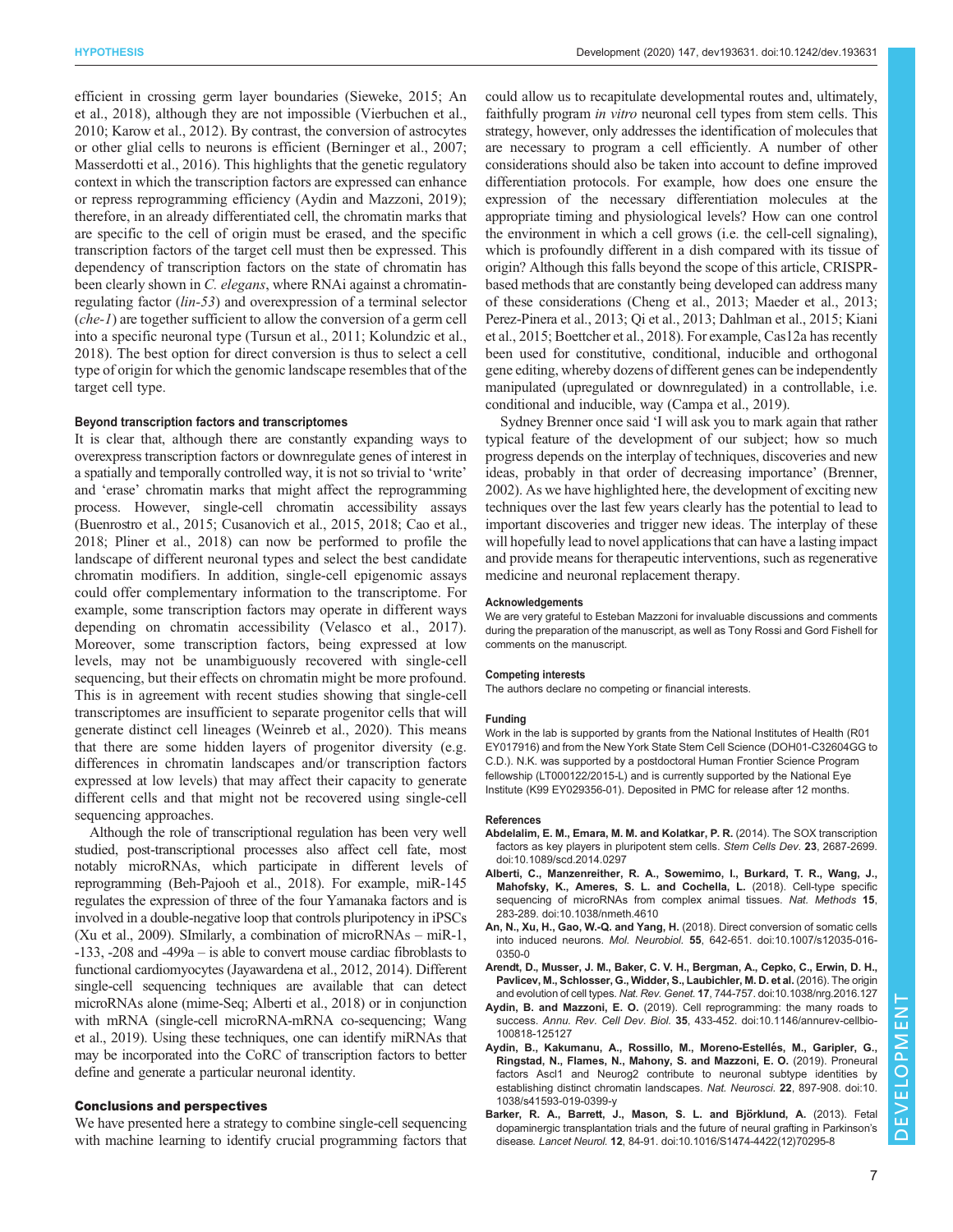- <span id="page-7-0"></span>[Beh-Pajooh, A., Cantz, T., Koch, U., Schroeder, T., Sutor, B., Grothe, B. and](https://doi.org/10.46582/jsrm.1401002) Gotz, M. [\(2018\). The role of microRNAs in embryonic and induced pluripotency.](https://doi.org/10.46582/jsrm.1401002) J. Stem Cells Regener. Med. 14[, 3-9. doi:10.46582/jsrm.1401002](https://doi.org/10.46582/jsrm.1401002)
- [Berninger, B., Costa, M. R., Koch, U., Schroeder, T., Sutor, B., Grothe, B. and](https://doi.org/10.1523/JNEUROSCI.1615-07.2007) Gotz, M. [\(2007\). Functional properties of neurons derived from in vitro](https://doi.org/10.1523/JNEUROSCI.1615-07.2007) [reprogrammed postnatal astroglia.](https://doi.org/10.1523/JNEUROSCI.1615-07.2007) J. Neurosci. 27, 8654-8664. doi:10.1523/ [JNEUROSCI.1615-07.2007](https://doi.org/10.1523/JNEUROSCI.1615-07.2007)
- [Biddy, B. A., Kong, W., Kamimoto, K., Guo, C., Waye, S. E., Sun, T. and Morris,](https://doi.org/10.1038/s41586-018-0744-4) S. A. [\(2018\). Single-cell mapping of lineage and identity in direct reprogramming.](https://doi.org/10.1038/s41586-018-0744-4) Nature 564[, 219-224. doi:10.1038/s41586-018-0744-4](https://doi.org/10.1038/s41586-018-0744-4)
- [Boettcher, M., Tian, R., Blau, J. A., Markegard, E., Wagner, R. T., Wu, D., Mo, X.,](https://doi.org/10.1038/nbt.4062) Biton, A., Zaitlen, N., Fu, H. et al. [\(2018\). Dual gene activation and knockout](https://doi.org/10.1038/nbt.4062) [screen reveals directional dependencies in genetic networks.](https://doi.org/10.1038/nbt.4062) Nat. Biotechnol. 36, [170-178. doi:10.1038/nbt.4062](https://doi.org/10.1038/nbt.4062)
- [Bourillot, P.-Y. and Savatier, P.](https://doi.org/10.1186/1741-7007-8-125) (2010). Krüppel-like transcription factors and control of pluripotency. BMC Biol. 8[, 125. doi:10.1186/1741-7007-8-125](https://doi.org/10.1186/1741-7007-8-125)
- Brenner, S. (2002). Life sentences: detective rummage investigates. Genome Biol. 3, comment1013.1-comment1013.2.
- [Buenrostro, J. D., Wu, B., Litzenburger, U. M., Ruff, D., Gonzales, M. L., Snyder,](https://doi.org/10.1038/nature14590) [M. P., Chang, H. Y. and Greenleaf, W. J.](https://doi.org/10.1038/nature14590) (2015). Single-cell chromatin [accessibility reveals principles of regulatory variation.](https://doi.org/10.1038/nature14590) Nature 523, 486-490. [doi:10.1038/nature14590](https://doi.org/10.1038/nature14590)
- [Cahan, P., Li, H., Morris, S. A., Lummertz da Rocha, E., Daley, G. Q. and Collins,](https://doi.org/10.1016/j.cell.2014.07.020) J. J. [\(2014\). CellNet: network biology applied to stem cell engineering.](https://doi.org/10.1016/j.cell.2014.07.020) Cell 158, [903-915. doi:10.1016/j.cell.2014.07.020](https://doi.org/10.1016/j.cell.2014.07.020)
- Caiazzo, M., Dell'[Anno, M. T., Dvoretskova, E., Lazarevic, D., Taverna, S., Leo,](https://doi.org/10.1038/nature10284) [D., Sotnikova, T. D., Menegon, A., Roncaglia, P., Colciago, G. et al.](https://doi.org/10.1038/nature10284) (2011). [Direct generation of functional dopaminergic neurons from mouse and human](https://doi.org/10.1038/nature10284) fibroblasts. Nature 476[, 224-227. doi:10.1038/nature10284](https://doi.org/10.1038/nature10284)
- [Campa, C. C., Weisbach, N. R., Santinha, A. J., Incarnato, D. and Platt, R. J.](https://doi.org/10.1038/s41592-019-0508-6) [\(2019\). Multiplexed genome engineering by Cas12a and CRISPR arrays encoded](https://doi.org/10.1038/s41592-019-0508-6) on single transcripts. Nat. Methods 16[, 887-893. doi:10.1038/s41592-019-0508-6](https://doi.org/10.1038/s41592-019-0508-6)
- [Cannoodt, R., Saelens, W. and Saeys, Y.](https://doi.org/10.1002/eji.201646347) (2016). Computational methods for [trajectory inference from single-cell transcriptomics.](https://doi.org/10.1002/eji.201646347) Eur. J. Immunol. 46, [2496-2506. doi:10.1002/eji.201646347](https://doi.org/10.1002/eji.201646347)
- [Cao, J., Cusanovich, D. A., Ramani, V., Aghamirzaie, D., Pliner, H. A., Hill, A. J.,](https://doi.org/10.1126/science.aau0730) [Daza, R. M., Mcfaline-Figueroa, J. L., Packer, J. S., Christiansen, L. et al.](https://doi.org/10.1126/science.aau0730) [\(2018\). Joint profiling of chromatin accessibility and gene expression in thousands](https://doi.org/10.1126/science.aau0730) of single cells. Science 361[, 1380-1385. doi:10.1126/science.aau0730](https://doi.org/10.1126/science.aau0730)
- [Cheng, A. W., Wang, H., Yang, H., Shi, L., Katz, Y., Theunissen, T. W.,](https://doi.org/10.1038/cr.2013.122) [Rangarajan, S., Shivalila, C. S., Dadon, D. B. and Jaenisch, R.](https://doi.org/10.1038/cr.2013.122) (2013). [Multiplexed activation of endogenous genes by CRISPR-on, an RNA-guided](https://doi.org/10.1038/cr.2013.122) transcriptional activator system. Cell Res. 23[, 1163-1171. doi:10.1038/cr.2013.122](https://doi.org/10.1038/cr.2013.122)
- Cohen, D. E. and Melton, D. [\(2011\). Turning straw into gold: directing cell fate for](https://doi.org/10.1038/nrg2938) regenerative medicine. Nat. Rev. Genet. 12[, 243-252. doi:10.1038/nrg2938](https://doi.org/10.1038/nrg2938)
- [Corti, S., Nizzardo. M., Simone, C., Falcone, M., Donadoni, C., Salani, S., Rizzo,](https://doi.org/10.1016/j.yexcr.2012.02.040) [F., Nardini, M., Riboldi, G., Magri, F. et al.](https://doi.org/10.1016/j.yexcr.2012.02.040) (2012). Direct reprogramming of [human astrocytes into neural stem cells and neurons.](https://doi.org/10.1016/j.yexcr.2012.02.040) Exp. Cell Res. 318, [1528-1541. doi:10.1016/j.yexcr.2012.02.040](https://doi.org/10.1016/j.yexcr.2012.02.040)
- [Cusanovich, D. A., Daza, R., Adey, A., Pliner, H. A., Christiansen, L.,](https://doi.org/10.1126/science.aab1601) [Gunderson, K. L., Steemers, F. J., Trapnell, C. and Shendure, J.](https://doi.org/10.1126/science.aab1601) (2015). [Multiplex single-cell profiling of chromatin accessibility by combinatorial cellular](https://doi.org/10.1126/science.aab1601) indexing. Science 348[, 910-914. doi:10.1126/science.aab1601](https://doi.org/10.1126/science.aab1601)
- [Cusanovich, D. A., Hill, A. J., Aghamirzaie, D., Daza, R. M., Pliner, H. A.,](https://doi.org/10.1016/j.cell.2018.06.052) [Berletch, J. B., Filippova, G. N., Huang, X., Christiansen, L., Dewitt, W. S. et al.](https://doi.org/10.1016/j.cell.2018.06.052) [\(2018\). A single-cell atlas of in vivo mammalian chromatin accessibility.](https://doi.org/10.1016/j.cell.2018.06.052) Cell 174, [1309-1324.e18. doi:10.1016/j.cell.2018.06.052](https://doi.org/10.1016/j.cell.2018.06.052)
- [Dahlman, J. E., Abudayyeh, O. O., Joung, J., Gootenberg, J. S., Zhang, F. and](https://doi.org/10.1038/nbt.3390) Konermann, S. [\(2015\). Orthogonal gene knockout and activation with a](https://doi.org/10.1038/nbt.3390) [catalytically active Cas9 nuclease.](https://doi.org/10.1038/nbt.3390) Nat. Biotechnol. 33, 1159-1161. doi:10.1038/ [nbt.3390](https://doi.org/10.1038/nbt.3390)
- [Davis, R. L., Weintraub, H. and Lassar, A. B.](https://doi.org/10.1016/0092-8674(87)90585-X) (1987). Expression of a single [transfected cDNA converts fibroblasts to myoblasts.](https://doi.org/10.1016/0092-8674(87)90585-X) Cell 51, 987-1000. doi:10. [1016/0092-8674\(87\)90585-X](https://doi.org/10.1016/0092-8674(87)90585-X)
- Di Lullo, E. and Kriegstein, A. R. [\(2017\). The use of brain organoids to investigate](https://doi.org/10.1038/nrn.2017.107) [neural development and disease.](https://doi.org/10.1038/nrn.2017.107) Nat. Rev. Neurosci. 18, 573-584. doi:10.1038/ [nrn.2017.107](https://doi.org/10.1038/nrn.2017.107)
- Duan, J., Li, B., Bhakta, M., Xie, S., Zhou, P., Munshi, N. V. and Hon, G. C. (2019). Rational reprogramming of cellular states by combinatorial perturbation. Cell Rep. 27, 3486-3499. doi: 10.1016/j.celrep.2019.05.079
- [Ecker, J. R., Geschwind, D. H., Kriegstein, A. R., Ngai, J., Osten, P.,](https://doi.org/10.1016/j.neuron.2017.10.007) [Polioudakis, D., Regev, A., Sestan, N., Wickersham, I. R. and Zeng, H.](https://doi.org/10.1016/j.neuron.2017.10.007) [\(2017\). The BRAIN initiative cell census consortium: lessons learned toward](https://doi.org/10.1016/j.neuron.2017.10.007) [generating a comprehensive brain cell atlas.](https://doi.org/10.1016/j.neuron.2017.10.007) Neuron 96, 542-557. doi:10.1016/j. [neuron.2017.10.007](https://doi.org/10.1016/j.neuron.2017.10.007)
- Gascón, S., Masserdotti, G., Russo, G. L. and Götz, M. (2017). Direct neuronal [reprogramming: achievements, hurdles, and new roads to success.](https://doi.org/10.1016/j.stem.2017.06.011) Cell Stem Cell 21[, 18-34. doi:10.1016/j.stem.2017.06.011](https://doi.org/10.1016/j.stem.2017.06.011)
- [Gendrel, M., Atlas, E. G. and Hobert, O.](https://doi.org/10.7554/eLife.17686) (2016). A cellular and regulatory map of [the GABAergic nervous system of C. elegans.](https://doi.org/10.7554/eLife.17686) eLife 5, e17686. doi:10.7554/eLife. [17686](https://doi.org/10.7554/eLife.17686)
- Haghverdi, L., Bü[ttner, M., Wolf, F. A., Buettner, F. and Theis, F. J.](https://doi.org/10.1038/nmeth.3971) (2016). [Diffusion pseudotime robustly reconstructs lineage branching.](https://doi.org/10.1038/nmeth.3971) Nat. Methods 13, [845-848. doi:10.1038/nmeth.3971](https://doi.org/10.1038/nmeth.3971)
- Hattori, N. [\(2014\). Cerebral organoids model human brain development and](https://doi.org/10.1002/mds.25740) microcephaly. Mov. Disord. 29[, 185-185. doi:10.1002/mds.25740](https://doi.org/10.1002/mds.25740)
- [Hester, M. E., Murtha, M. J., Song, S. W., Rao, M., Miranda, C. J., Meyer, K., Tian,](https://doi.org/10.1038/mt.2011.135) [J., Boulting, G., Schaffer, D. V., Zhu, M. X. et al.](https://doi.org/10.1038/mt.2011.135) (2011). Rapid and efficient [generation of functional motor neurons from human pluripotent stem cells using](https://doi.org/10.1038/mt.2011.135) [gene delivered transcription factor codes.](https://doi.org/10.1038/mt.2011.135) Mol. Ther. 19, 1905-1912. doi:10.1038/ [mt.2011.135](https://doi.org/10.1038/mt.2011.135)
- [Ho, S.-M., Hartley, B. J., TCW, J., Beaumont, M., Stafford, K., Slesinger, P. A.](https://doi.org/10.1016/j.ymeth.2015.11.019) and Brennand, K. J. [\(2016\). Rapid Ngn2-induction of excitatory neurons from](https://doi.org/10.1016/j.ymeth.2015.11.019) [hiPSC-derived neural progenitor cells.](https://doi.org/10.1016/j.ymeth.2015.11.019) Methods 101, 113-124. doi:10.1016/j. [ymeth.2015.11.019](https://doi.org/10.1016/j.ymeth.2015.11.019)
- [Huch, M., Knoblich, J. A., Lutolf, M. P. and Martinez-Arias, A.](https://doi.org/10.1242/dev.150201) (2017). The hope [and the hype of organoid research.](https://doi.org/10.1242/dev.150201) Development 144, 938-941. doi:10.1242/dev. [150201](https://doi.org/10.1242/dev.150201)
- [Jayawardena, T. M., Egemnazarov, B., Finch, E. A., Zhang, L., Payne, J. A.,](https://doi.org/10.1161/CIRCRESAHA.112.269035) [Pandya, K., Zhang, Z., Rosenberg, P., Mirotsou, M. and Dzau, V. J.](https://doi.org/10.1161/CIRCRESAHA.112.269035) (2012). [MicroRNA-mediated in vitro and in vivo direct reprogramming of cardiac](https://doi.org/10.1161/CIRCRESAHA.112.269035) [fibroblasts to cardiomyocytes.](https://doi.org/10.1161/CIRCRESAHA.112.269035) Circ. Res. 110, 1465-1473. doi:10.1161/ [CIRCRESAHA.112.269035](https://doi.org/10.1161/CIRCRESAHA.112.269035)
- [Jayawardena, T., Mirotsou, M. and Dzau, V. J.](https://doi.org/10.1007/978-1-4939-0512-6_18) (2014). Direct reprogramming of [cardiac fibroblasts to cardiomyocytes using MicroRNAs.](https://doi.org/10.1007/978-1-4939-0512-6_18) Methods Mol. Biol. 1150, [263-272. doi:10.1007/978-1-4939-0512-6\\_18](https://doi.org/10.1007/978-1-4939-0512-6_18)
- [Ji, Q., Zheng, Y., Zhang, G., Hu, Y., Fan, X., Hou, Y., Wen, L., Li, L., Xu, Y., Wang,](https://doi.org/10.1136/annrheumdis-2017-212863) Y. et al. [\(2019\). Single-cell RNA-seq analysis reveals the progression of human](https://doi.org/10.1136/annrheumdis-2017-212863) osteoarthritis. Ann. Rheum. Dis. 78[, 100-110. doi:10.1136/annrheumdis-2017-](https://doi.org/10.1136/annrheumdis-2017-212863) [212863](https://doi.org/10.1136/annrheumdis-2017-212863)
- [Kadoshima, T., Sakaguchi, H., Nakano, T., Soen, M., Ando, S., Eiraku, M. and](https://doi.org/10.1073/pnas.1315710110) Sasai, Y. [\(2013\). Self-organization of axial polarity, inside-out layer pattern, and](https://doi.org/10.1073/pnas.1315710110) [species-specific progenitor dynamics in human ES cell-derived neocortex.](https://doi.org/10.1073/pnas.1315710110) Proc. Natl Acad. Sci. USA 110[, 20284-20289. doi:10.1073/pnas.1315710110](https://doi.org/10.1073/pnas.1315710110)
- Kadota, S. and Shiba, Y. [\(2019\). Pluripotent stem cell-derived cardiomyocyte](https://doi.org/10.1007/s11886-019-1171-3) [transplantation for heart disease treatment.](https://doi.org/10.1007/s11886-019-1171-3) Curr. Cardiol. Rep. 21, 73. doi:10. [1007/s11886-019-1171-3](https://doi.org/10.1007/s11886-019-1171-3)
- Karow, M., Sá[nchez, R., Schichor, C., Masserdotti, G., Ortega, F., Heinrich, C.,](https://doi.org/10.1016/j.stem.2012.07.007) Gascó[n, S., Khan, M. A., Lie, D. C., Dellavalle, A. et al.](https://doi.org/10.1016/j.stem.2012.07.007) (2012). Reprogramming [of pericyte-derived cells of the adult human brain into induced neuronal cells.](https://doi.org/10.1016/j.stem.2012.07.007) Cell Stem Cell 11[, 471-476. doi:10.1016/j.stem.2012.07.007](https://doi.org/10.1016/j.stem.2012.07.007)
- [Kefalopoulou, Z., Politis, M., Piccini, P., Mencacci, N., Bhatia, K., Jahanshahi,](https://doi.org/10.1001/jamaneurol.2013.4749) [M., Widner, H., Rehncrona, S., Brundin, P., Bjo](https://doi.org/10.1001/jamaneurol.2013.4749)̈rklund, A. et al. (2014). Long[term clinical outcome of fetal cell transplantation for Parkinson disease: two case](https://doi.org/10.1001/jamaneurol.2013.4749) reports. JAMA Neurol. 71[, 83-87. doi:10.1001/jamaneurol.2013.4749](https://doi.org/10.1001/jamaneurol.2013.4749)
- [Kiani, S., Chavez, A., Tuttle, M., Hall, R. N., Chari, R., Ter-Ovanesyan, D., Qian,](https://doi.org/10.1038/nmeth.3580) [J., Pruitt, B. W., Beal, J., Vora, S. et al.](https://doi.org/10.1038/nmeth.3580) (2015). Cas9 gRNA engineering for [genome editing, activation and repression.](https://doi.org/10.1038/nmeth.3580) Nat. Methods 12, 1051-1054. doi:10. [1038/nmeth.3580](https://doi.org/10.1038/nmeth.3580)
- Kidder, B. L. [\(2014\). Derivation and manipulation of trophoblast stem cells from](https://doi.org/10.1007/978-1-4939-0512-6_13) mouse blastocysts. Methods Mol. Biol. 1150[, 201-212. doi:10.1007/978-1-4939-](https://doi.org/10.1007/978-1-4939-0512-6_13) [0512-6\\_13](https://doi.org/10.1007/978-1-4939-0512-6_13)
- [Kolundzic, E., Seelk, S. and Tursun, B.](https://doi.org/10.3791/56889) (2018). Application of RNAi and heat[shock-induced transcription factor expression to reprogram germ cells to neurons](https://doi.org/10.3791/56889) in C. elegans. J. Vis. Exp. 131[, e56889. doi:10.3791/56889](https://doi.org/10.3791/56889)
- [Konstantinides, N., Kapuralin, K., Fadil, C., Barboza, L., Satija, R. and Desplan,](https://doi.org/10.1016/j.cell.2018.05.021) C. [\(2018\) Phenotypic convergence: distinct transcription factors regulate common](https://doi.org/10.1016/j.cell.2018.05.021) terminal features. Cell 174[, 622-635.e13. doi:10.1016/j.cell.2018.05.021](https://doi.org/10.1016/j.cell.2018.05.021)
- [La Manno, G., Gyllborg, D., Codeluppi, S., Nishimura, K., Salto, C., Zeisel, A.,](https://doi.org/10.1016/j.cell.2016.09.027) [Borm, L. E., Stott, S. R. W., Toledo, E. M., Villaescusa, J. C. et al.](https://doi.org/10.1016/j.cell.2016.09.027) (2016). [Molecular diversity of midbrain development in mouse, human, and stem cells.](https://doi.org/10.1016/j.cell.2016.09.027) Cell 167[, 566-580.e19. doi:10.1016/j.cell.2016.09.027](https://doi.org/10.1016/j.cell.2016.09.027)
- [La Manno, G., Soldatov, R., Zeisel, A., Braun, E., Hochgerner, H., Petukhov, V.,](https://doi.org/10.1038/s41586-018-0414-6) Lidschreiber, K., Kastriti, M. E., Lönnerberg, P., Furlan, A. et al. (2018). RNA velocity of single cells. Nature 560[, 494-498. doi:10.1038/s41586-018-0414-6](https://doi.org/10.1038/s41586-018-0414-6)
- [Maekawa, M., Yamaguchi, K., Nakamura, T., Shibukawa, R., Kodanaka, I.,](https://doi.org/10.1038/nature10106) [Ichisaka, T., Kawamura, Y., Mochizuki, H., Goshima, N. and Yamanaka, S.](https://doi.org/10.1038/nature10106) [\(2011\). Direct reprogramming of somatic cells is promoted by maternal](https://doi.org/10.1038/nature10106) transcription factor Glis1. Nature 474[, 225-229. doi:10.1038/nature10106](https://doi.org/10.1038/nature10106)
- [Maeder, M. L., Linder, S. J., Cascio, V. M., Fu, Y., Ho, Q. H. and Joung, J. K.](https://doi.org/10.1038/nmeth.2598) [\(2013\). CRISPR RNA-guided activation of endogenous human genes.](https://doi.org/10.1038/nmeth.2598) Nat. Methods 10[, 977-979. doi:10.1038/nmeth.2598](https://doi.org/10.1038/nmeth.2598)
- Masserdotti, G., Gascón, S. and Götz, M. [\(2016\). Direct neuronal reprogramming:](https://doi.org/10.1242/dev.092163) [learning from and for development.](https://doi.org/10.1242/dev.092163) Development 143, 2494-2510. doi:10.1242/ [dev.092163](https://doi.org/10.1242/dev.092163)
- [Mayer, S., Chen, J., Velmeshev, D., Mayer, A., Eze, U. C., Bhaduri, A., Cunha,](https://doi.org/10.1016/j.neuron.2019.01.027) [C. E., Jung, D., Arjun, A., Li, E. et al.](https://doi.org/10.1016/j.neuron.2019.01.027) (2019). Multimodal single-cell analysis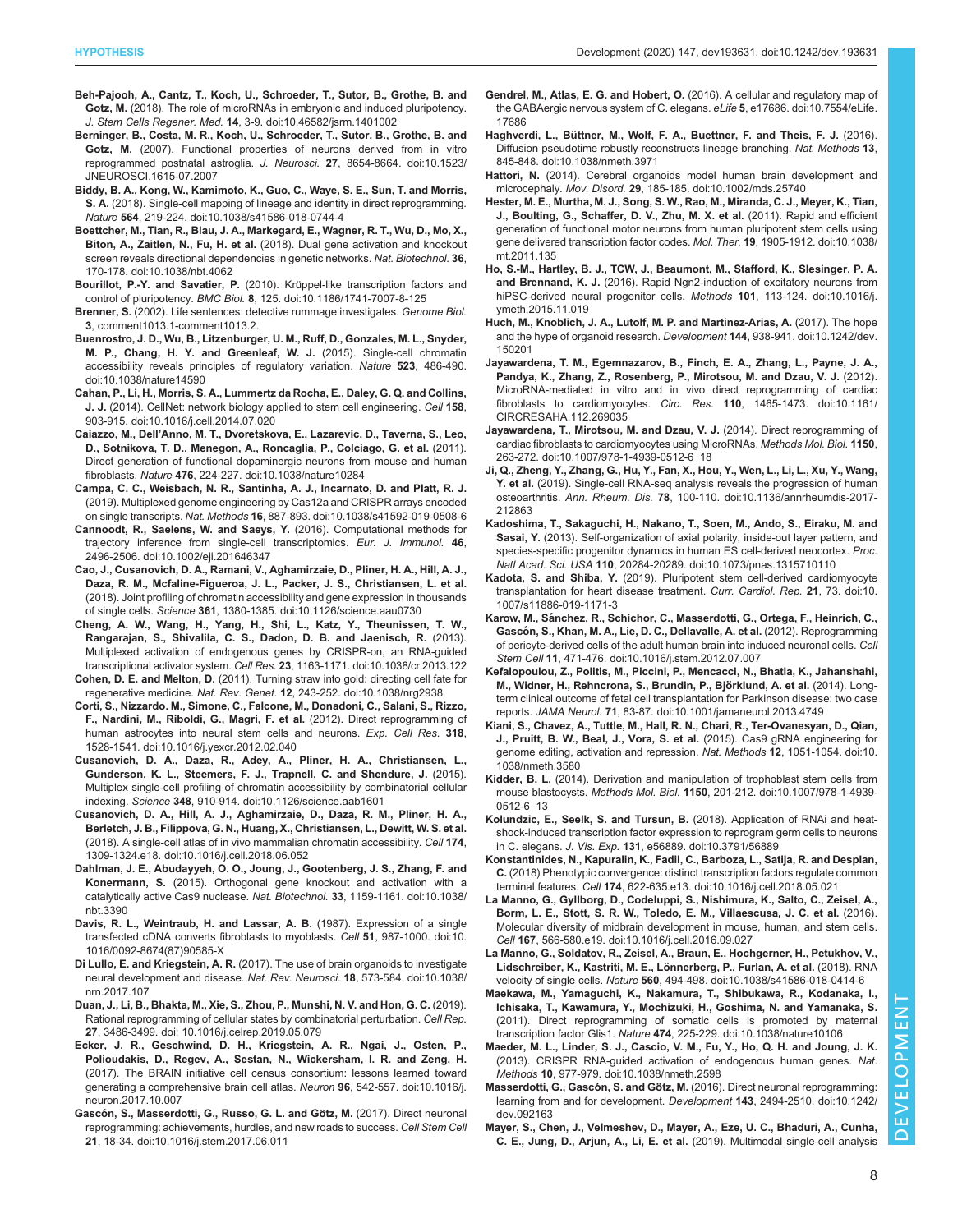<span id="page-8-0"></span>[reveals physiological maturation in the developing human neocortex.](https://doi.org/10.1016/j.neuron.2019.01.027) Neuron 102, [143-158.e7. doi:10.1016/j.neuron.2019.01.027](https://doi.org/10.1016/j.neuron.2019.01.027)

- [Metzis, V., Steinhauser, S., Pakanavicius, E., Gouti, M., Stamataki, D.,](https://doi.org/10.1016/j.cell.2018.09.040) [Ivanovitch, K., Watson, T., Rayon, T., Mousavy Gharavy, S. N., Lovell-](https://doi.org/10.1016/j.cell.2018.09.040)Badge, R. et al. [\(2018\). Nervous system regionalization entails axial allocation](https://doi.org/10.1016/j.cell.2018.09.040) before neural differentiation. Cell 175[, 1105-1118.e17. doi:10.1016/j.cell.2018.](https://doi.org/10.1016/j.cell.2018.09.040) [09.040](https://doi.org/10.1016/j.cell.2018.09.040)
- [Mizeracka, K., Rogers, J. M., Shaham, S., Bulyk, M. L. and Heiman, M. G.](https://doi.org/10.1101/758508) (2019). [Lineage-specific control of convergent cell identity by a Forkhead repressor.](https://doi.org/10.1101/758508) bioRxiv[, 758508. doi:10.1101/758508](https://doi.org/10.1101/758508)
- [Morris, S. A., Cahan, P., Li, H., Zhao, A. M., San Roman, A. K., Shivdasani, R. A.,](https://doi.org/10.1016/j.cell.2014.07.021) Collins, J. J. and Daley, G. Q. [\(2014\). Dissecting engineered cell types and](https://doi.org/10.1016/j.cell.2014.07.021) [enhancing cell fate conversion via CellNet.](https://doi.org/10.1016/j.cell.2014.07.021) Cell 158, 889-902. doi:10.1016/j.cell. [2014.07.021](https://doi.org/10.1016/j.cell.2014.07.021)
- [Nakagawa, M., Koyanagi, M., Tanabe, K., Takahashi, K., Ichisaka, T., Aoi, T.,](https://doi.org/10.1038/nbt1374) [Okita, K., Mochiduki, Y., Takizawa, N. and Yamanaka, S.](https://doi.org/10.1038/nbt1374) (2008). Generation of [induced pluripotent stem cells without Myc from mouse and human fibroblasts.](https://doi.org/10.1038/nbt1374) Nat. Biotechnol. 26[, 101-106. doi:10.1038/nbt1374](https://doi.org/10.1038/nbt1374)
- [Nehme, R., Zuccaro, E., Ghosh, S. D., Li, C., Sherwood, J. L., Pietilainen, O.,](https://doi.org/10.1016/j.celrep.2018.04.066) [Barrett, L. E., Limone, F., Worringer, K. A., Kommineni, S. et al.](https://doi.org/10.1016/j.celrep.2018.04.066) (2018). [Combining NGN2 programming with developmental patterning generates human](https://doi.org/10.1016/j.celrep.2018.04.066) [excitatory neurons with NMDAR-mediated synaptic transmission.](https://doi.org/10.1016/j.celrep.2018.04.066) Cell Rep. 23, [2509-2523. doi:10.1016/j.celrep.2018.04.066](https://doi.org/10.1016/j.celrep.2018.04.066)
- [Nowakowski, T. J., Bhaduri, A., Pollen, A. A., Alvarado, B., Mostajo-Radji, M. A.,](https://doi.org/10.1126/science.aap8809) [Di Lullo, E., Haeussler, M., Sandoval-Espinosa, C., Liu, S. J., Velmeshev, D.](https://doi.org/10.1126/science.aap8809) et al. [\(2017\). Spatiotemporal gene expression trajectories reveal developmental](https://doi.org/10.1126/science.aap8809) hierarchies of the human cortex. Science 358[, 1318-1323. doi:10.1126/science.](https://doi.org/10.1126/science.aap8809) [aap8809](https://doi.org/10.1126/science.aap8809)
- [Nowakowski, T. J., Rani, N., Golkaram, M., Zhou, H. R., Alvarado, B., Huch, K.,](https://doi.org/10.1038/s41593-018-0265-3) [West, J. A., Leyrat, A., Pollen, A. A., Kriegstein, A. R. et al.](https://doi.org/10.1038/s41593-018-0265-3) (2018). Regulation of [cell-type-specific transcriptomes by microRNA networks during human brain](https://doi.org/10.1038/s41593-018-0265-3) development. Nat. Neurosci. 21[, 1784-1792. doi:10.1038/s41593-018-0265-3](https://doi.org/10.1038/s41593-018-0265-3)
- Paşca, S. P. [\(2018\). The rise of three-dimensional human brain cultures.](https://doi.org/10.1038/nature25032) Nature 553[, 437-445. doi:10.1038/nature25032](https://doi.org/10.1038/nature25032)
- Paş[ca, A. M., Sloan, S. A., Clarke, L. E., Tian, Y., Makinson, C. D., Huber, N.,](https://doi.org/10.1038/nmeth.3415) Kim, C. H., Park, J.-Y., O'[rourke, N. A., Nguyen, K. D. et al.](https://doi.org/10.1038/nmeth.3415) (2015). Functional [cortical neurons and astrocytes from human pluripotent stem cells in 3D culture.](https://doi.org/10.1038/nmeth.3415) Nat. Methods 12[, 671-678. doi:10.1038/nmeth.3415](https://doi.org/10.1038/nmeth.3415)
- [Perez-Pinera, P., Kocak, D. D., Vockley, C. M., Adler, A. F., Kabadi, A. M.,](https://doi.org/10.1038/nmeth.2600) [Polstein, L. R., Thakore, P. I., Glass, K. A., Ousterout, D. G., Leong, K. W. et al.](https://doi.org/10.1038/nmeth.2600) [\(2013\). RNA-guided gene activation by CRISPR-Cas9-based transcription](https://doi.org/10.1038/nmeth.2600) factors. Nat. Methods 10[, 973-976. doi:10.1038/nmeth.2600](https://doi.org/10.1038/nmeth.2600)
- [Pfisterer, U., Ek, F., Lang, S., Soneji, S., Olsson, R. and Parmar, M.](https://doi.org/10.1038/srep38290) (2016). Small [molecules increase direct neural conversion of human fibroblasts.](https://doi.org/10.1038/srep38290) Sci. Rep. 6, [38290. doi:10.1038/srep38290](https://doi.org/10.1038/srep38290)
- [Pliner, H. A., Packer, J. S., McFaline-Figueroa, J. L., Cusanovich, D. A., Daza,](https://doi.org/10.1016/j.molcel.2018.06.044) [R. M., Aghamirzaie, D., Srivatsan, S., Qiu, X., Jackson, D., Minkina, A. et al.](https://doi.org/10.1016/j.molcel.2018.06.044) [\(2018\). Cicero predicts cis-regulatory DNA interactions from single-cell chromatin](https://doi.org/10.1016/j.molcel.2018.06.044) accessibility data. Mol. Cell 71[, 858-871.e8. doi:10.1016/j.molcel.2018.06.044](https://doi.org/10.1016/j.molcel.2018.06.044)
- [Pollen, A. A., Bhaduri, A., Andrews, M. G., Nowakowski, T. J., Meyerson, O. S.,](https://doi.org/10.1016/j.cell.2019.01.017) [Mostajo-Radji, M. A., Di Lullo, E., Alvarado, B., Bedolli, M., Dougherty, M. L.](https://doi.org/10.1016/j.cell.2019.01.017) et al. [\(2019\). Establishing cerebral organoids as models of human-specific brain](https://doi.org/10.1016/j.cell.2019.01.017) evolution. Cell 176[, 743-756.e17. doi:10.1016/j.cell.2019.01.017](https://doi.org/10.1016/j.cell.2019.01.017)
- [Qi, L. S., Larson, M. H., Gilbert, L. A., Doudna, J. A., Weissman, J. S., Arkin, A. P.](https://doi.org/10.1016/j.cell.2013.02.022) and Lim, W. A. [\(2013\). Repurposing CRISPR as an RNA-](https://doi.org/10.1016/j.cell.2013.02.022)γuided platform for [sequence-specific control of gene expression.](https://doi.org/10.1016/j.cell.2013.02.022) Cell 152, 1173-1183. doi:10.1016/ [j.cell.2013.02.022](https://doi.org/10.1016/j.cell.2013.02.022)
- [Qian, X., Nguyen, H. N., Song, M. M., Hadiono, C., Ogden, S. C., Hammack, C.,](https://doi.org/10.1016/j.cell.2016.04.032) [Yao, B., Hamersky, G. R., Jacob, F., Zhong, C. et al.](https://doi.org/10.1016/j.cell.2016.04.032) (2016). Brain-region[specific organoids using mini-bioreactors for modeling ZIKV exposure.](https://doi.org/10.1016/j.cell.2016.04.032) Cell 165, [1238-1254. doi:10.1016/j.cell.2016.04.032](https://doi.org/10.1016/j.cell.2016.04.032)
- [Qiu, X., Mao, Q., Tang, Y., Wang, L., Chawla, R., Pliner, H. A. and Trapnell, C.](https://doi.org/10.1038/nmeth.4402) [\(2017\). Reversed graph embedding resolves complex single-cell trajectories.](https://doi.org/10.1038/nmeth.4402) Nat. Methods 14[, 979-982. doi:10.1038/nmeth.4402](https://doi.org/10.1038/nmeth.4402)
- [Rackham, O. J. L., Firas, J., Fang, H., Oates, M. E., Holmes, M. L., Knaupp, A. S.,](https://doi.org/10.1038/ng.3487) [Suzuki, H., Nefzger, C. M., Daub, C. O., Shin, J. W. et al.](https://doi.org/10.1038/ng.3487) (2016). A predictive [computational framework for direct reprogramming between human cell types.](https://doi.org/10.1038/ng.3487) Nat. Genet. 48[, 331-335. doi:10.1038/ng.3487](https://doi.org/10.1038/ng.3487)
- Ramskö[ld, D., Luo, S., Wang, Y.-C., Li, R., Deng, Q., Faridani, O. R., Daniels,](https://doi.org/10.1038/nbt.2282) [G. A., Khrebtukova, I., Loring, J. F., Laurent, L. C. et al.](https://doi.org/10.1038/nbt.2282) (2012). Full-length [mRNA-Seq from single-cell levels of RNA and individual circulating tumor cells.](https://doi.org/10.1038/nbt.2282) Nat. Biotechnol. 30[, 777-782. doi:10.1038/nbt.2282](https://doi.org/10.1038/nbt.2282)
- [Regev, A., Teichmann, S. A., Lander, E. S., Amit, I., Benoist, C., Birney, E.,](https://doi.org/10.7554/eLife.27041) [Bodenmiller, B., Campbell, P., Carninci, P., Clatworthy, M. et al.](https://doi.org/10.7554/eLife.27041) (2017). The human cell atlas. eLife 6[, e27041. doi:10.7554/eLife.27041](https://doi.org/10.7554/eLife.27041)
- [Rubart, M., Pasumarthi, K. B. S., Nakajima, H., Soonpaa, M. H., Nakajima, H. O.](https://doi.org/10.1161/01.RES.0000075089.39335.8C) and Field, L. J. [\(2003\). Physiological coupling of donor and host cardiomyocytes](https://doi.org/10.1161/01.RES.0000075089.39335.8C) after cellular transplantation. Circ. Res. 92[, 1217-1224. doi:10.1161/01.RES.](https://doi.org/10.1161/01.RES.0000075089.39335.8C) [0000075089.39335.8C](https://doi.org/10.1161/01.RES.0000075089.39335.8C)
- [Saelens, W., Cannoodt, R., Todorov, H. and Saeys, Y.](https://doi.org/10.1038/s41587-019-0071-9) (2019). A comparison of [single-cell trajectory inference methods.](https://doi.org/10.1038/s41587-019-0071-9) Nat. Biotechnol. 37, 547-554. doi:10. [1038/s41587-019-0071-9](https://doi.org/10.1038/s41587-019-0071-9)
- [Schwartz, S. D, Hubschman, J. P., Heilwell, G., Franco-Cardenas, V., Pan, C. K.,](https://doi.org/10.1016/S0140-6736(12)60028-2) [Ostrick, R. M., Mickunas, E., Gay, R., Klimanskaya, I. and Lanza, R.](https://doi.org/10.1016/S0140-6736(12)60028-2) (2012). [Embryonic stem cell trials for macular degeneration: a preliminary report.](https://doi.org/10.1016/S0140-6736(12)60028-2) Lancet 379[, 713-720. doi:10.1016/S0140-6736\(12\)60028-2](https://doi.org/10.1016/S0140-6736(12)60028-2)
- [Schwartz, S. D., Regillo, C. D., Lam, B. L., Eliott, D., Rosenfeld, P. J., Gregori, N.](https://doi.org/10.1016/S0140-6736(14)61376-3) [Z., Hubschman, J.-P., Davis, J. L., Heilwell, G., Spirn, M. et al.](https://doi.org/10.1016/S0140-6736(14)61376-3) (2015). Human [embryonic stem cell-derived retinal pigment epithelium in patients with age](https://doi.org/10.1016/S0140-6736(14)61376-3)[related macular degeneration and Stargardt](https://doi.org/10.1016/S0140-6736(14)61376-3)'s macular dystrophy: follow-up of two [open-label phase 1/2 studies.](https://doi.org/10.1016/S0140-6736(14)61376-3) Lancet 385, 509-516. doi:10.1016/S0140- [6736\(14\)61376-3](https://doi.org/10.1016/S0140-6736(14)61376-3)
- [Sen, S. Q., Chanchani, S., Southall, T. D. and Doe, C. Q.](https://doi.org/10.7554/eLife.44036) (2019). Neuroblast[specific open chromatin allows the temporal transcription factor, Hunchback, to](https://doi.org/10.7554/eLife.44036) bind neuroblast-specific loci. eLife 8[, e44036. doi:10.7554/eLife.44036](https://doi.org/10.7554/eLife.44036)
- [Setty, M., Tadmor, M. D., Reich-Zeliger, S., Angel, O., Salame, T. M., Kathail, P.,](https://doi.org/10.1038/nbt.3569) [Choi, K., Bendall, S., Friedman, N. and Pe](https://doi.org/10.1038/nbt.3569)'er, D. (2016). Wishbone identifies [bifurcating developmental trajectories from single-cell data.](https://doi.org/10.1038/nbt.3569) Nat. Biotechnol. 34, [637-645. doi:10.1038/nbt.3569](https://doi.org/10.1038/nbt.3569)
- Sieweke, M. H. (2015). Waddington'[s valleys and captain Cook](https://doi.org/10.1016/j.stem.2014.12.009)'s islands. Cell Stem Cell 16[, 7-8. doi:10.1016/j.stem.2014.12.009](https://doi.org/10.1016/j.stem.2014.12.009)
- [Son, E. Y., Ichida, J. K., Wainger, B. J., Toma, J. S., Rafuse, V. F., Woolf, C. J. and](https://doi.org/10.1016/j.stem.2011.07.014) Eggan, K. [\(2011\). Conversion of mouse and human fibroblasts into functional](https://doi.org/10.1016/j.stem.2011.07.014) spinal motor neurons. Cell Stem Cell 9[, 205-218. doi:10.1016/j.stem.2011.07.014](https://doi.org/10.1016/j.stem.2011.07.014)
- Spä[ter, D., Hansson, E. M., Zangi, L. and Chien, K. R.](https://doi.org/10.1242/dev.091538) (2014). How to make a cardiomyocyte. Development 141[, 4418-4431. doi:10.1242/dev.091538](https://doi.org/10.1242/dev.091538)
- [Street, K., Risso, D., Fletcher, R. B., Das, D., Ngai, J., Yosef, N., Purdom, E. and](https://doi.org/10.1186/s12864-018-4772-0) Dudoit, S. [\(2018\). Slingshot: cell lineage and pseudotime inference for single-cell](https://doi.org/10.1186/s12864-018-4772-0) transcriptomics. BMC Genomics 19[, 477. doi:10.1186/s12864-018-4772-0](https://doi.org/10.1186/s12864-018-4772-0)
- [Tanabe, K., Ang, C. E., Chanda, S., Olmos, V. H., Haag, D., Levinson, D. L.,](https://doi.org/10.1073/pnas.1720273115) Südhof, T. C., and Wernig, M. [\(2018\). Transdifferentiation of human adult](https://doi.org/10.1073/pnas.1720273115) [peripheral blood T cells into neurons.](https://doi.org/10.1073/pnas.1720273115) Proc. Natl. Acad. Sci. USA 115, 6470-6475. [doi:10.1073/pnas.1720273115](https://doi.org/10.1073/pnas.1720273115)
- Taïhi, I., Nassif, A., Isaac, J., Fournier, B. P. and Ferré, F. (2019). Head to knee: [cranial neural crest-derived cells as promising candidates for human cartilage](https://doi.org/10.1155/2019/9310318) repair. Stem Cells Int. 2019[, 9310318. doi:10.1155/2019/9310318](https://doi.org/10.1155/2019/9310318)
- Takahashi, K. and Yamanaka, S. [\(2006\). Induction of pluripotent stem cells from](https://doi.org/10.1016/j.cell.2006.07.024) [mouse embryonic and adult fibroblast cultures by defined factors.](https://doi.org/10.1016/j.cell.2006.07.024) Cell 126, [663-676. doi:10.1016/j.cell.2006.07.024](https://doi.org/10.1016/j.cell.2006.07.024)
- Takahashi, K. and Yamanaka, S. [\(2016\). A decade of transcription factor-mediated](https://doi.org/10.1038/nrm.2016.8) [reprogramming to pluripotency.](https://doi.org/10.1038/nrm.2016.8) Nat. Rev. Mol. Cell Biol. 17, 183-193. doi:10.1038/ [nrm.2016.8](https://doi.org/10.1038/nrm.2016.8)
- [Tasic, B., Yao, Z., Graybuck, L. T., Smith, K. A., Nguyen, T. N., Bertagnolli, D.,](https://doi.org/10.1038/s41586-018-0654-5) [Goldy, J., Garren, E., Economo, M. N., Viswanathan, S. et al.](https://doi.org/10.1038/s41586-018-0654-5) (2018). Shared [and distinct transcriptomic cell types across neocortical areas.](https://doi.org/10.1038/s41586-018-0654-5) Nature 563, 72-78. [doi:10.1038/s41586-018-0654-5](https://doi.org/10.1038/s41586-018-0654-5)
- [Trapnell, C., Cacchiarelli, D., Grimsby, J., Pokharel, P., Li, S., Morse, M.,](https://doi.org/10.1038/nbt.2859) [Lennon, N. J., Livak, K. J., Mikkelsen, T. S. and Rinn, J. L.](https://doi.org/10.1038/nbt.2859) (2014). The [dynamics and regulators of cell fate decisions are revealed by pseudotemporal](https://doi.org/10.1038/nbt.2859) ordering of single cells. Nat. Biotechnol. 32[, 381-386. doi:10.1038/nbt.2859](https://doi.org/10.1038/nbt.2859)
- Tsunemoto, R., Lee, S., Szű[cs, A., Chubukov, P., Sokolova, I., Blanchard, J. W.,](https://doi.org/10.1038/s41586-018-0103-5) [Eade, K. T., Bruggemann, J., Wu, C., Torkamani, A. et al.](https://doi.org/10.1038/s41586-018-0103-5) (2018). Diverse [reprogramming codes for neuronal identity.](https://doi.org/10.1038/s41586-018-0103-5) Nature 557, 375-380. doi:10.1038/ [s41586-018-0103-5](https://doi.org/10.1038/s41586-018-0103-5)
- [Tursun, B., Patel, T., Kratsios, P. and Hobert, O.](https://doi.org/10.1126/science.1199082) (2011). Direct conversion of [C. elegans germ cells into specific neuron types.](https://doi.org/10.1126/science.1199082) Science 331, 304-308. doi:10. [1126/science.1199082](https://doi.org/10.1126/science.1199082)
- [Velasco, S., Ibrahim, M. M., Kakumanu, A., Garipler, G., Aydin, B., Al-Sayegh,](https://doi.org/10.1016/j.stem.2016.11.006) [M. A., Hirsekorn, A., Abdul-Rahman, F., Satija, R., Ohler, U. et al.](https://doi.org/10.1016/j.stem.2016.11.006) (2017). A [multi-step transcriptional and chromatin state cascade underlies motor neuron](https://doi.org/10.1016/j.stem.2016.11.006) [programming from embryonic stem cells.](https://doi.org/10.1016/j.stem.2016.11.006) Cell Stem Cell 20, 205-217.e8. doi:10. [1016/j.stem.2016.11.006](https://doi.org/10.1016/j.stem.2016.11.006)
- [Velasco, S., Kedaigle, A. J., Simmons, S. K., Nash, A., Rocha, M., Quadrato, G.,](https://doi.org/10.1038/s41586-019-1289-x) [Paulsen, B., Nguyen, L., Adiconis, X., Regev, A. et al.](https://doi.org/10.1038/s41586-019-1289-x) (2019). Individual brain [organoids reproducibly form cell diversity of the human cerebral cortex.](https://doi.org/10.1038/s41586-019-1289-x) Nature 570[, 523-527. doi:10.1038/s41586-019-1289-x](https://doi.org/10.1038/s41586-019-1289-x)
- [Vierbuchen, T., Ostermeier, A., Pang, Z. P., Kokubu, Y., Su](https://doi.org/10.1038/nature08797)̈dhof, T. C. and Wernig, M. [\(2010\). Direct conversion of fibroblasts to functional neurons by](https://doi.org/10.1038/nature08797) defined factors. Nature 463[, 1035-1041. doi:10.1038/nature08797](https://doi.org/10.1038/nature08797)
- [Wang, N., Zheng, J., Chen, Z., Liu, Y., Dura, B., Kwak, M., Xavier-Ferrucio, J., Lu,](https://doi.org/10.1038/s41467-018-07981-6) Y.-C., Zhang, M., Roden, C. et al. [\(2019\). Single-cell microRNA-mRNA co](https://doi.org/10.1038/s41467-018-07981-6)[sequencing reveals non-genetic heterogeneity and mechanisms of microRNA](https://doi.org/10.1038/s41467-018-07981-6) regulation. Nat. Commun. 10[, 95. doi:10.1038/s41467-018-07981-6](https://doi.org/10.1038/s41467-018-07981-6)
- [Wapinski, O. L., Vierbuchen, T., Qu, K., Lee, Q. Y., Chanda, S., Fuentes, D. R.,](https://doi.org/ 10.1016/j.cell.2013.09.028) [Giresi, P. G., Ng, Y. H., Marro, S., Neff, N. F. et al.](https://doi.org/ 10.1016/j.cell.2013.09.028) (2013). Hierarchical [mechanisms for direct reprogramming of fibroblasts to neurons.](https://doi.org/ 10.1016/j.cell.2013.09.028) Cell 155, [621-635. doi: 10.1016/j.cell.2013.09.028](https://doi.org/ 10.1016/j.cell.2013.09.028)